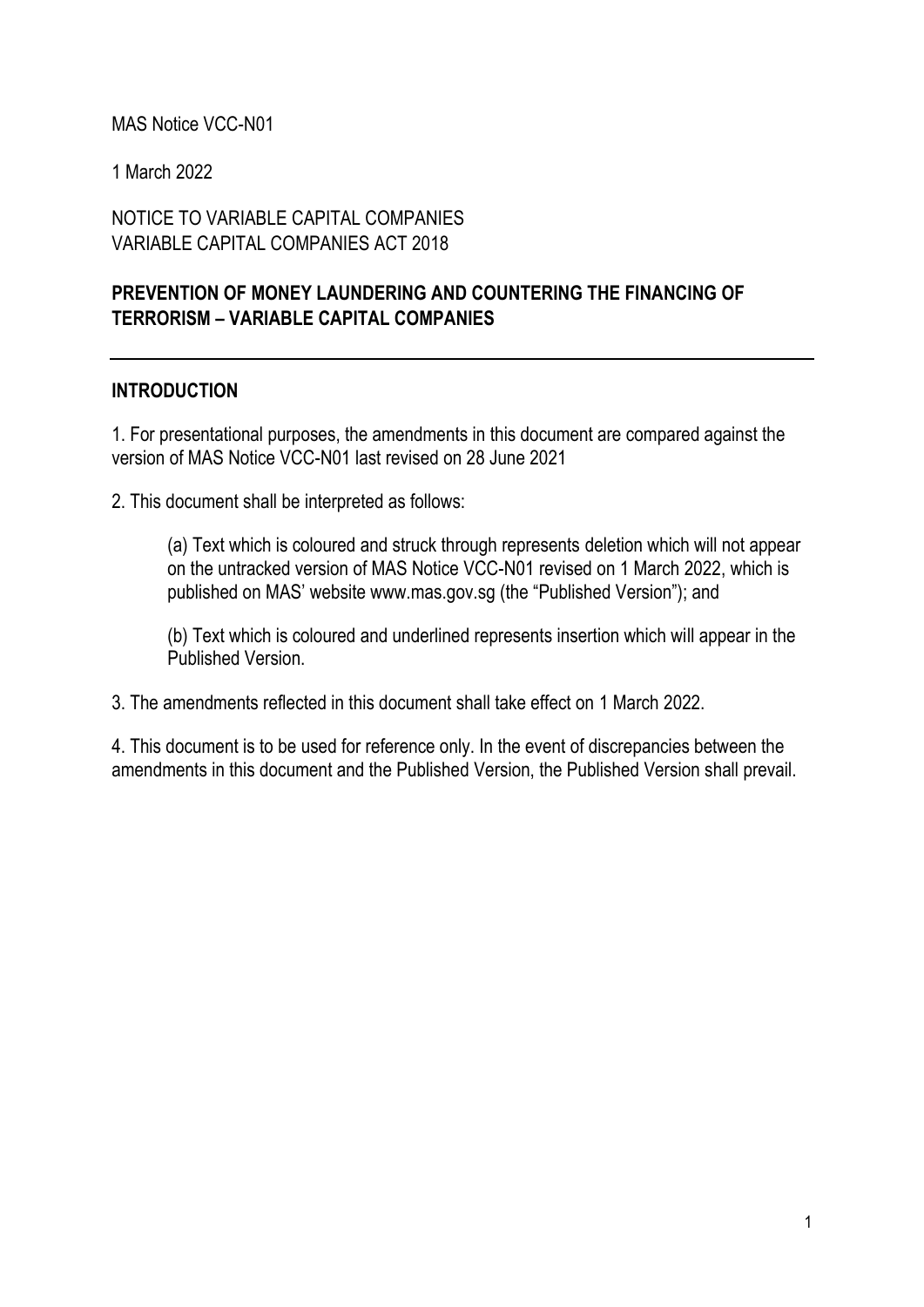#### MAS Notice VCC-N01

14 January 2020 Last revised on 28 June 2021 1 March 2022 (Refer to endnotes for history of amendments)

NOTICE TO VARIABLE CAPITAL COMPANIES VARIABLE CAPITAL COMPANIES ACT, ACT 44 OF 2018

## **PREVENTION OF MONEY LAUNDERING AND COUNTERING THE FINANCING OF TERRORISM – VARIABLE CAPITAL COMPANIES**

\_\_\_\_\_\_\_\_\_\_\_\_\_\_\_\_\_\_\_\_\_\_\_\_\_\_\_\_\_\_\_\_\_\_\_\_\_\_\_\_\_\_\_\_\_\_\_\_\_\_\_\_\_\_\_\_\_\_\_\_\_\_\_\_\_\_\_\_\_\_

#### **1 INTRODUCTION**

1.1 This Notice is issued pursuant to section 84 of the Variable Capital Companies Act 2018 (Act 44 of 2018) ("VCC Act") and applies to all variable capital companies ("VCC"s) under the VCC Act.

[MAS Notice VCC-N01 (Amendment) 2022]

1.2 This Notice shall take effect from 14 January 2020.

#### **2 DEFINITIONS**

2.1 For the purposes of this Notice —

"AML/CFT" means anti-money laundering and countering the financing of terrorism;

"Authority" means the Monetary Authority of Singapore;

"beneficial owner", in relation to a VCC, means the natural person who ultimately owns or controls the VCC, and includes any person who exercises ultimate effective control over a legal person or legal arrangement;

"beneficial owner", in relation to a customer of a VCC, means the natural person who ultimately owns or controls the customer or the natural person on whose behalf business relations with the VCC are established, and includes any person who exercises ultimate effective control over a legal person or legal arrangement;

"business relations" means any direct or indirect contact between a VCC and a person (whether a natural person, legal person or legal arrangement) that results in the entering or maintaining of such person's particulars in the register of members under section 17 of the VCC Act;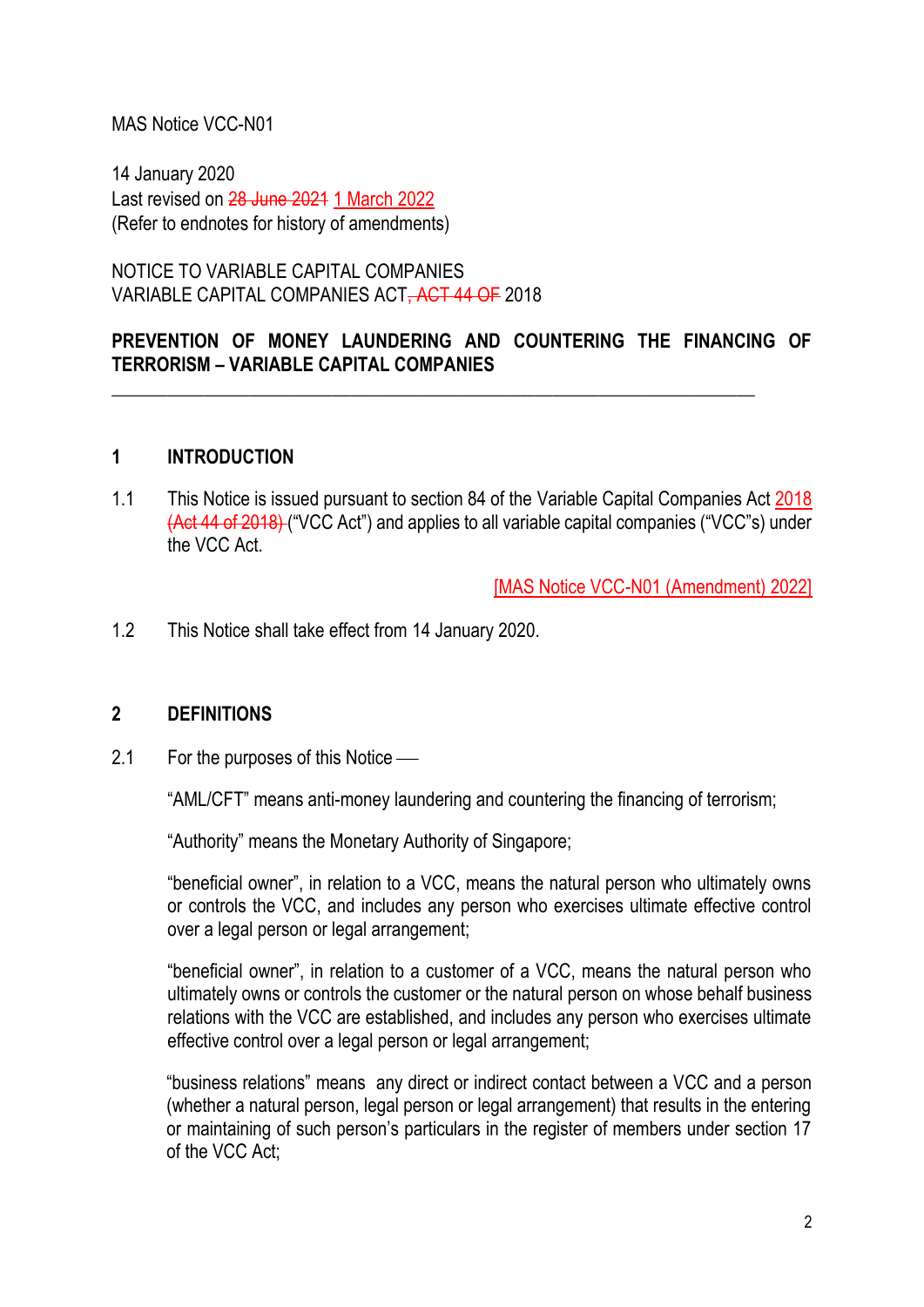"CDD measures" or "customer due diligence measures" means the measures required by paragraph 7;

"CDSA" means the Corruption, Drug Trafficking and Other Serious Crimes (Confiscation of Benefits) Act 1992 (Cap. 65A);

[MAS Notice VCC-N01 (Amendment) 2022]

"connected party" —

- (a) in relation to a legal person (other than a partnership), means any director or any natural person having executive authority in the legal person;
- $(b)$  in relation to a legal person that is a partnership, means any partner or manager<sup>1</sup>; and
- (c) in relation to a legal arrangement, means any natural person having executive authority in the legal arrangement;

"customer" in relation to a VCC, means a person (whether a natural person, legal person or legal arrangement) with whom the VCC establishes or intends to establish business relations;

"FATF" means the Financial Action Task Force;

"government entity" means a government of a country or jurisdiction, a ministry within such a government, or an agency specially established by such a government through written law;

"legal arrangement" means a trust or other similar arrangement;

"legal person" means an entity other than a natural person that can establish a permanent customer relationship with a financial institution or a VCC or otherwise own property;

"nominee director" means a director of the VCC who is accustomed or under an obligation, whether formal or informal, to act in accordance with the directions, instructions or wishes of any other person.

"officer" means any director or any member of the committee of management of the VCC;

"partnership" means a partnership, a limited partnership within the meaning of the Limited Partnerships Act 2008 (Cap. 163B) or a limited liability partnership within the meaning of the Limited Liability Partnerships Act 2005 (Cap. 163A);

[MAS Notice VCC-N01 (Amendment) 2022]

"personal data" has the same meaning as defined in section 2(1) of the Personal Data

<sup>&</sup>lt;sup>1</sup> In the case of a limited liability partnership or a limited partnership.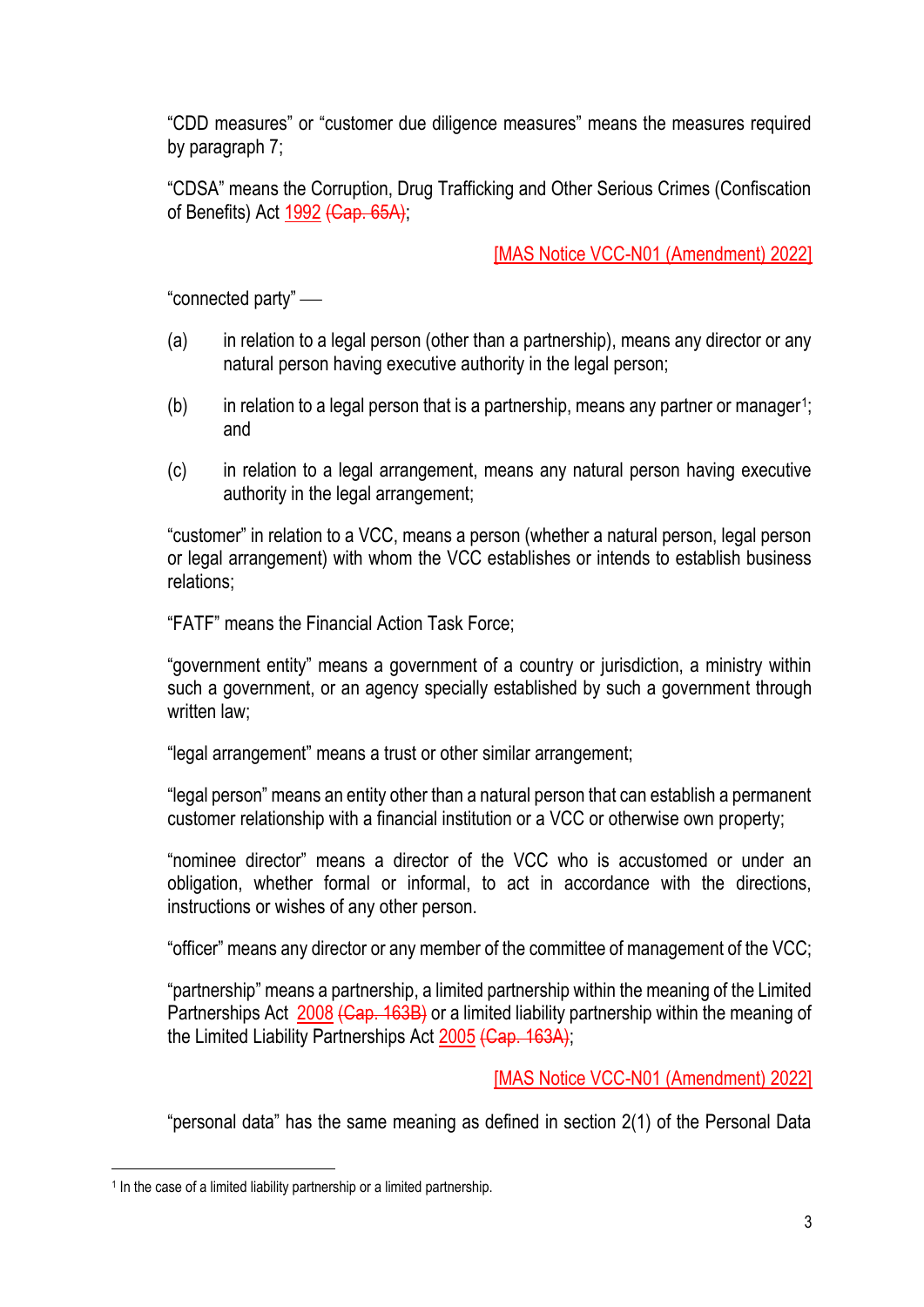Protection Act 2012 (Act 26 of 2012);

[MAS Notice VCC-N01 (Amendment) 2022]

"reasonable measures" means appropriate measures which are commensurate with the level of money laundering or terrorism financing risks;

[MAS Notice VCC-N01 (Amendment) 2022]

"SFA" means the Securities and Futures Act 2001;

[MAS Notice VCC-N01 (Amendment) 2022]

"STR" means suspicious transaction report;

"STRO" means the Suspicious Transaction Reporting Office, Commercial Affairs Department of the Singapore Police Force; and

"TSOFA" means the Terrorism (Suppression of Financing) Act 2002 (Cap. 325).

[MAS Notice VCC-N01 (Amendment) 2022]

- 2.2 A reference to any threshold or value limit expressed in S\$ shall include a reference to the equivalent amount expressed in any other currency.
- 2.3 The expressions used in this Notice shall, except where defined in this Notice or where the context otherwise requires, have the same meanings as in the VCC Act.

## **3 UNDERLYING PRINCIPLES**

- 3.1 This Notice is based on the following principles, which shall serve as a guide for all VCCs in the conduct of their operations and business activities:
	- (a) A VCC shall exercise due diligence when dealing with customers, natural persons appointed to act on the customer's behalf, connected parties of the customer and beneficial owners of the customer.
	- (b) A VCC shall conduct its business in conformity with high ethical standards, and guard against establishing any business relations or undertaking any transaction, that is or may be connected with, or facilitates or may facilitate money laundering or terrorism financing.
	- (c) A VCC shall, to the fullest extent possible, assist and cooperate with the relevant law enforcement authorities in Singapore to prevent money laundering and terrorism financing.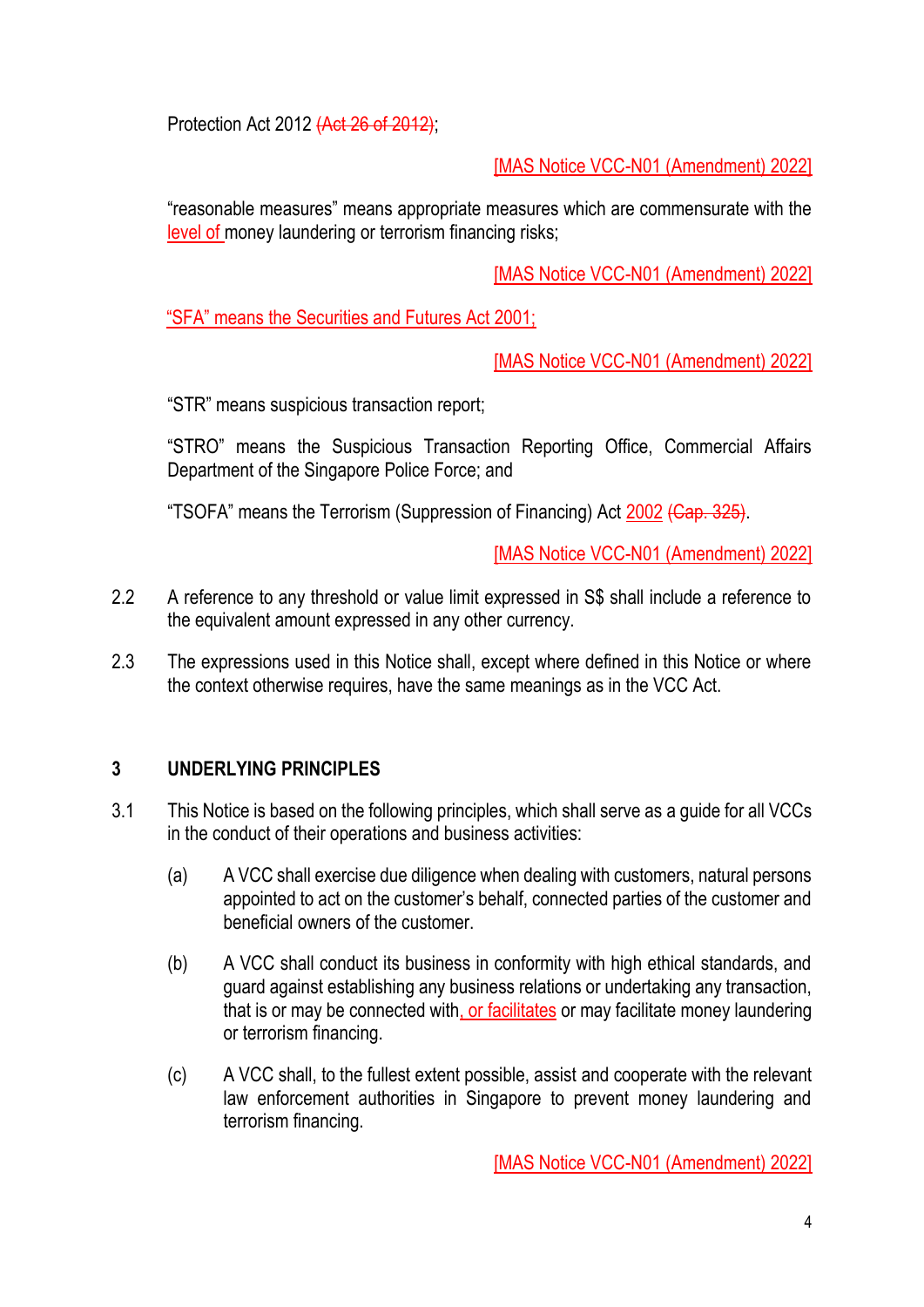## **4 ELIGIBLE FINANCIAL INSTITUTION**

- 4.1 A VCC shall engage a financial institution from the classes of financial institutions set out in Appendix 2 ("eligible financial institution") for the purposes of conducting the necessary checks and performing the measures in order for the VCC to comply with the paragraphs of this Notice, with the exception of paragraphs 3, 4, and 10.
- 4.2 In engaging an eligible financial institution, the VCC should ensure that :
	- (a) the eligible financial institution is not one which VCCs have been specifically precluded by the Authority from engaging for the purposes of paragraph 4 of this Notice; and
	- (b) the eligible financial institution is able to provide, without delay, upon the VCC's request, any data, documents or information obtained by the eligible financial institution or manager, with respect to the measures applied on the VCC's customer, which the VCC would be required or would want to obtain.

# **5 ASSESSING RISKS AND APPLYING A RISK-BASED APPROACH**

#### **Risk Assessment**

- 5.1 A VCC shall take appropriate steps to identify, assess and understand, its money laundering and terrorism financing risks in relation to -
	- (a) its customers;
	- (b) the countries or jurisdictions its customers are from or in;
	- (c) the countries or jurisdictions the VCC has investments and operations in; and
	- (d) the products, services, transactions and delivery channels of the VCC.
- 5.2 The appropriate steps referred to in paragraph 5.1 shall include
	- (a) documenting the VCC's risk assessments;
	- (b) considering all the relevant risk factors before determining the level of overall risk and the appropriate type and extent of mitigation to be applied;
	- (c) keeping the VCC's risk assessments up-to-date; and
	- (d) having appropriate mechanisms to provide its risk assessment information to the Authority.

## **Risk Mitigation**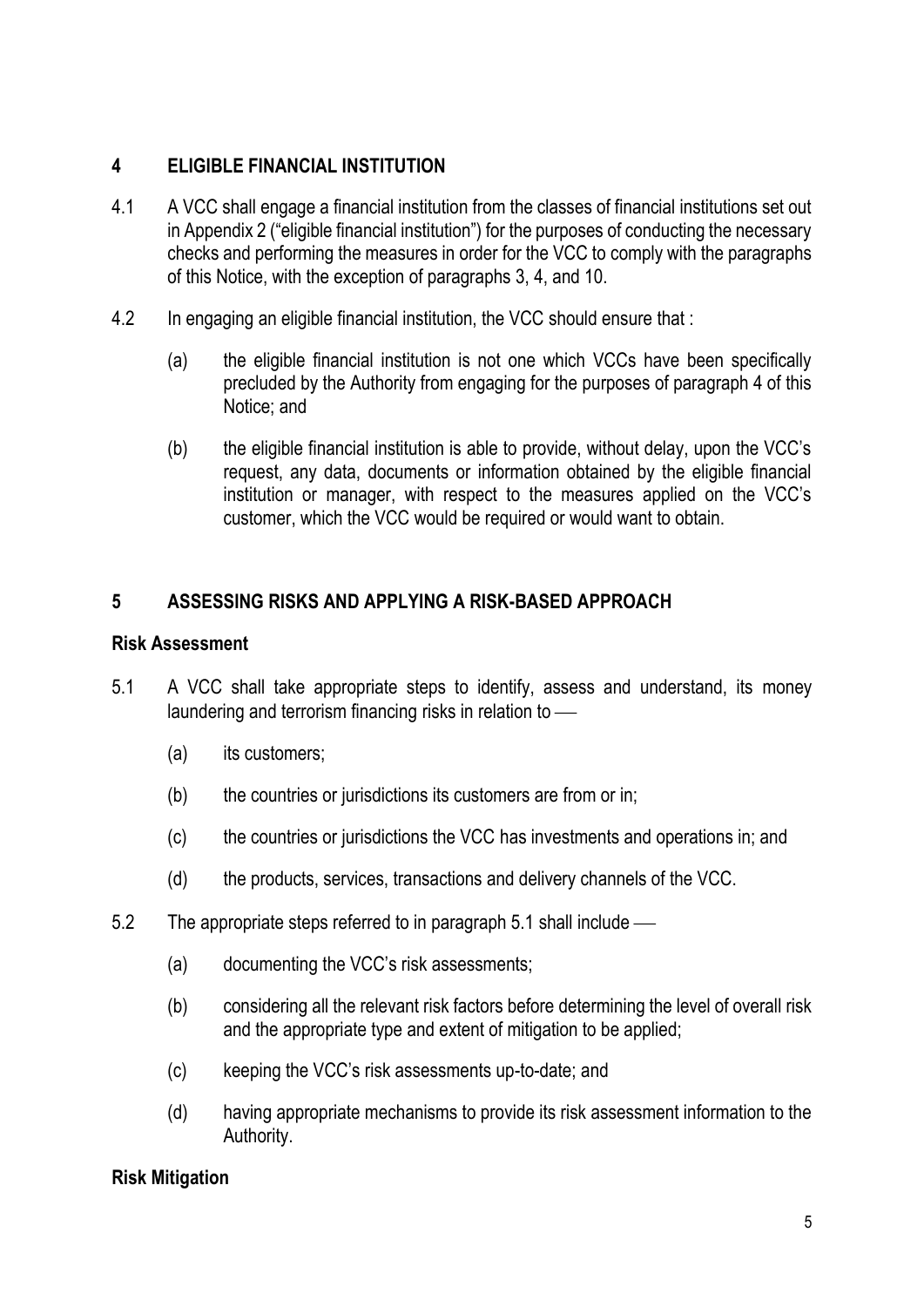- $5.3$  A VCC shall
	- (a) develop and implement policies, procedures and controls, which are approved by senior management, to enable the VCC to effectively manage and mitigate the risks that have been identified by the VCC or notified to it by the Authority or other relevant authorities in Singapore;
	- (b) monitor the implementation of those policies, procedures and controls and enhance them if necessary;
	- (c) perform enhanced measures where higher risks are identified, to effectively manage and mitigate those higher risks; and
	- (d) ensure that the performance of measures or enhanced measures to effectively manage and mitigate the identified risks addresses the risk assessment and guidance from the Authority or other relevant authorities in Singapore.

## **6 NEW PRODUCTS, PRACTICES AND TECHNOLOGIES**

- 6.1 A VCC shall identify and assess the money laundering and terrorism financing risks that may arise in relation to  $-$ 
	- (a) the development of new products and new business practices, including new delivery mechanisms; and
	- $(b)$  the use of new or developing technologies for both new and  $pre-existing$  products.

[MAS Notice VCC-N01 (Amendment) 2022]

- 6.2 A VCC shall undertake the risk assessments, prior to the launch or use of such products, practices and technologies (to the extent such use is permitted by this Notice), and shall take appropriate measures to manage and mitigate the risks.
- 6.3 A VCC shall, in complying with the requirements of paragraphs 6.1 and 6.2, pay special attention to any  $-$ 
	- (a) new products and new business practices, including new delivery mechanisms; and
	- (b) new or developing technologies,

that favour anonymity.

## **7 CUSTOMER DUE DILIGENCE ("CDD")**

**Anonymous Dealings or Fictitious Names**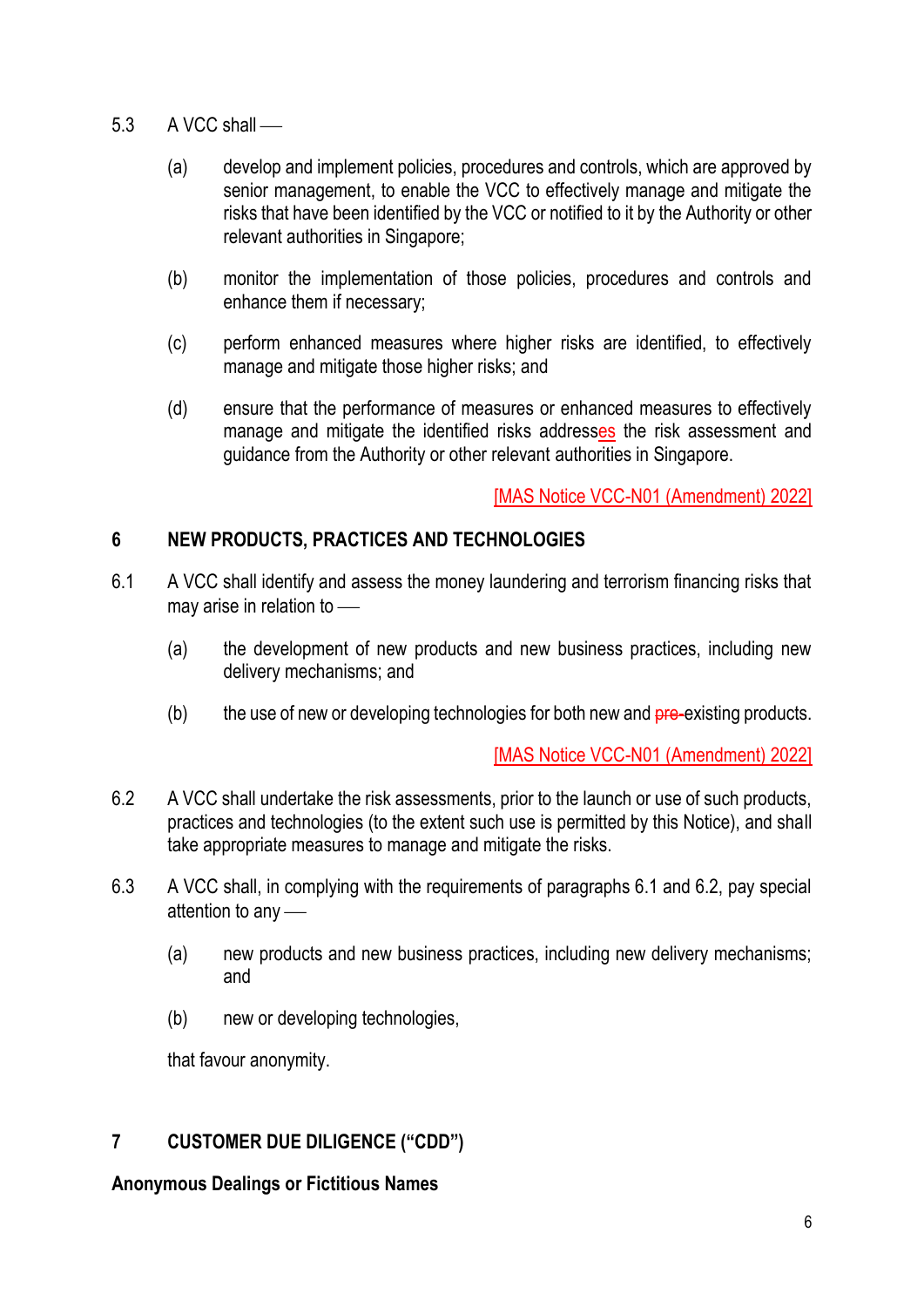7.1 No VCC shall establish or maintain business relations with any customer on an anonymous basis or where the customer uses a fictitious name.

#### **Where There Are Reasonable Grounds for Suspicion prior to the Establishment of Business Relations**

- 7.2 Prior to a VCC establishing business relations with a customer, where the VCC has any reasonable grounds to suspect that the assets or funds of a customer are proceeds of drug dealing or criminal conduct as defined in the CDSA, or are property related to the facilitation or carrying out of any terrorism financing offence as defined in the TSOFA, the  $VCC$  shall  $-$ 
	- (a) not establish business relations with, or undertake a transaction for, the customer; and
	- $(b)$  file an STR<sup>2</sup>, and extend a copy to the Authority for information.

## **When CDD is to be Performed**

- 7.3 A VCC shall perform the measures as required by paragraphs 7, 8 and 9 when  $\sim$ 
	- (a) the VCC establishes business relations with any customer;
	- (b) there is a suspicion of money laundering or terrorism financing, notwithstanding that the VCC would not otherwise be required by this Notice to perform the measures as required by paragraphs 7, 8 and 9; or
	- (c) the VCC has doubts about the veracity or adequacy of any information previously obtained.

#### (I) Identification of Customer

- 7.4 A VCC shall identify each customer.
- 7.5 For the purposes of paragraph 7.4, a VCC shall obtain at least the following information:
	- (a) full name, including any aliases;
	- (b) unique identification number (such as an identity card number, birth certificate number or passport number, or where the customer is not a natural person, the incorporation number or business registration number);
	- $(c)$  the customer's  $-$ 
		- (i) residential address; or
		- (ii) registered or business address, and if different, principal place of business,

<sup>2</sup> Please note in particular section 48 of the CDSA on tipping-off.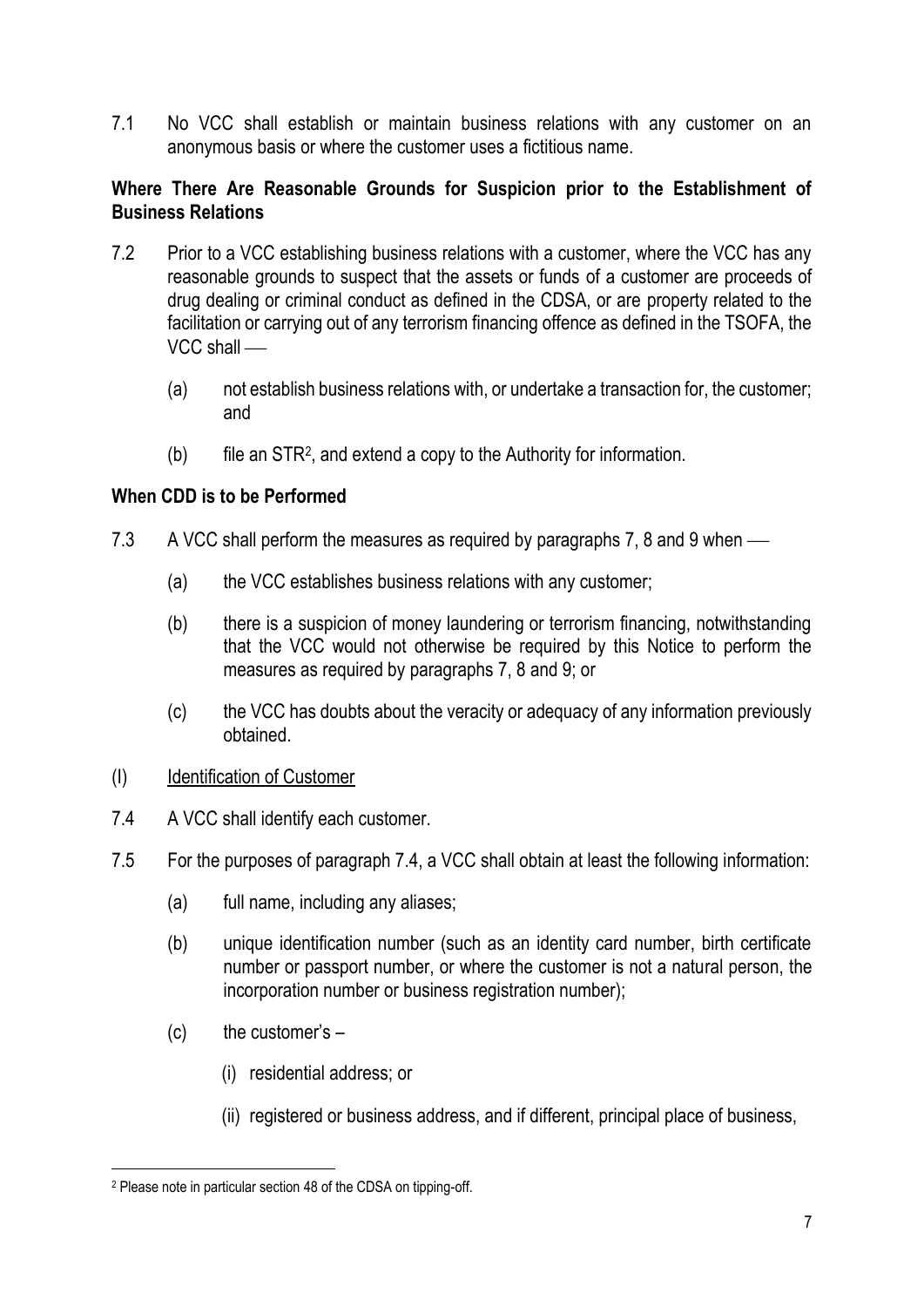as may be appropriate;

- (d) date of birth, establishment, incorporation or registration (as may be appropriate); and
- (e) nationality, place of incorporation or place of registration (as may be appropriate).
- 7.6 Where the customer is a legal person or legal arrangement, the VCC shall, apart from identifying the customer, also identify the legal form, constitution and powers that regulate and bind the legal person or legal arrangement.
- 7.7 Where the customer is a legal person or legal arrangement, the VCC shall identify the connected parties of the customer, by obtaining at least the following information of each connected party:
	- (a) full name, including any aliases; and
	- (b) unique identification number (such as an identity card number, birth certificate number or passport number of the connected party).

7.7A Where the VCC –

- (a) has assessed that the money laundering and terrorism financing risks in relation to the customer are not high; and
- (b) is unable to obtain the unique identification number of the connected party after taking reasonable measures,

the VCC may obtain the date of birth and nationality of the connected party, in lieu of the unique identification number.

[MAS Notice VCC-N01 (Amendment) 2022]

7.7B The VCC shall document the results of the assessment in paragraph 7.7A(a) and all the measures taken under paragraph 7.7A(b).

- (II) Verification of Identity of Customer
- 7.8 A VCC shall verify the identity of the customer using reliable, independent source data, documents or information. Where the customer is a legal person or legal arrangement, a VCC shall verify the legal form, proof of existence, constitution and powers that regulate and bind the customer, using reliable, independent source data, documents or information.
- (III) Identification and Verification of Identity of Natural Person Appointed to Act on a Customer's Behalf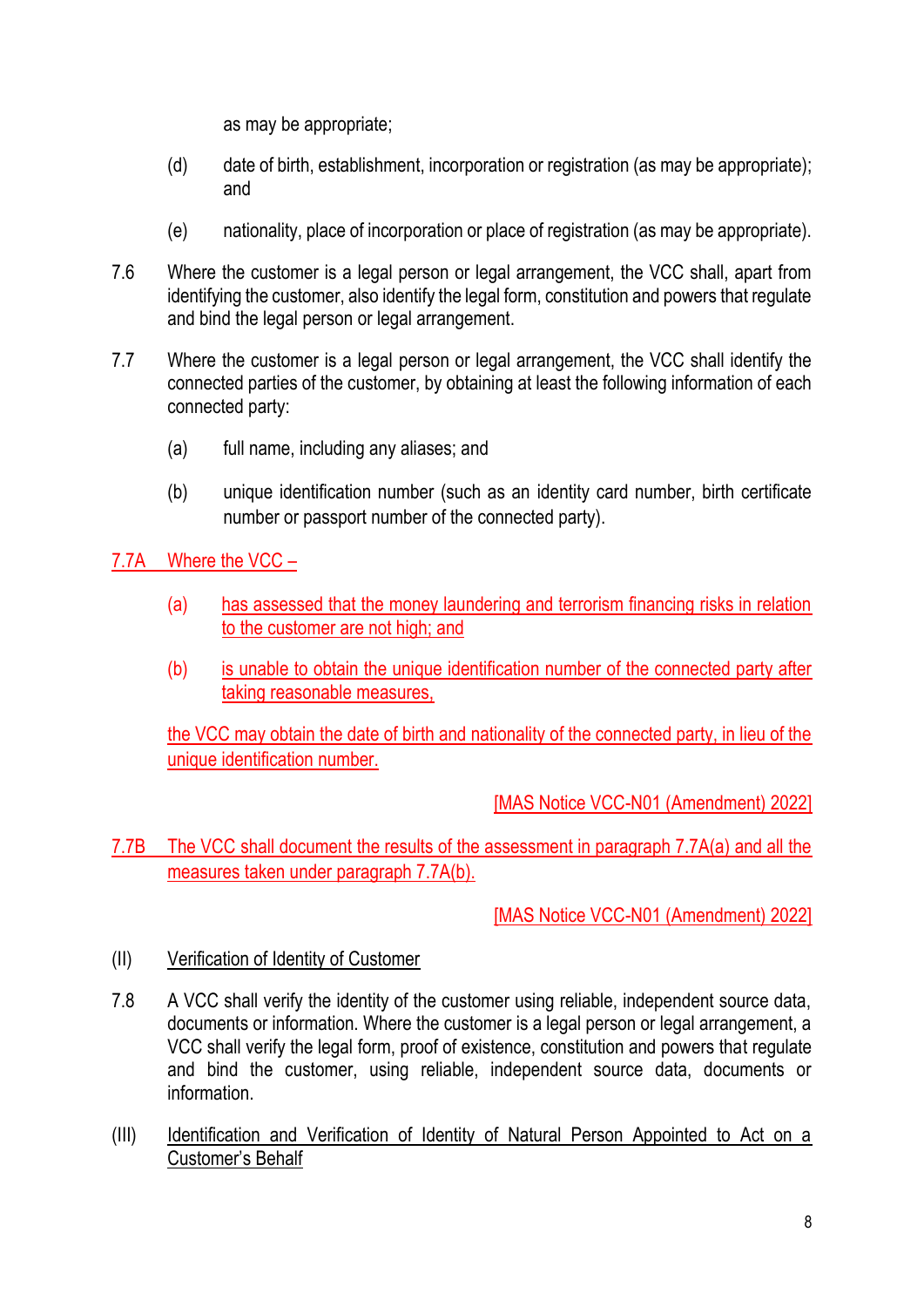- 7.9 Where a customer appoints one or more natural persons to act on the customer's his behalf in establishing business relations with a VCC or the customer is not a natural person, the VCC shall —
	- (a) identify each natural person who acts or is appointed to act on behalf of the customer by obtaining at least the following information of such natural person:
		- (i) full name, including any aliases;
		- (ii) unique identification number (such as an identity card number, birth certificate number or passport number);
		- (iii) residential address;
		- (iv) date of birth;
		- (v) nationality; and
	- (b) verify the identity of each natural person using reliable, independent source data, documents or information.

- 7.10 A VCC shall verify the due authority of each natural person appointed to act on behalf of the customer by:- obtaining at least the following:
	- (a) obtaining the appropriate documentary evidence authorising the appointment of such natural person by the customer to act on his or its the customer's behalf; and
	- (b) the specimen signature of such natural person appointed. verifying that such natural person is the person authorised to act on the customer's behalf, through methods which include obtaining the person's specimen signature or electronic means of verification.

## [MAS Notice VCC-N01 (Amendment) 2022]

#### 7.10A Where the VCC –

- (a) has assessed that the money laundering and terrorism financing risks of the customer are not high; and
- (b) is unable to obtain the residential address of the natural person who acts or is appointed to act on behalf of the customer after taking reasonable measures,

the VCC may obtain the business address of this natural person, in lieu of the residential address.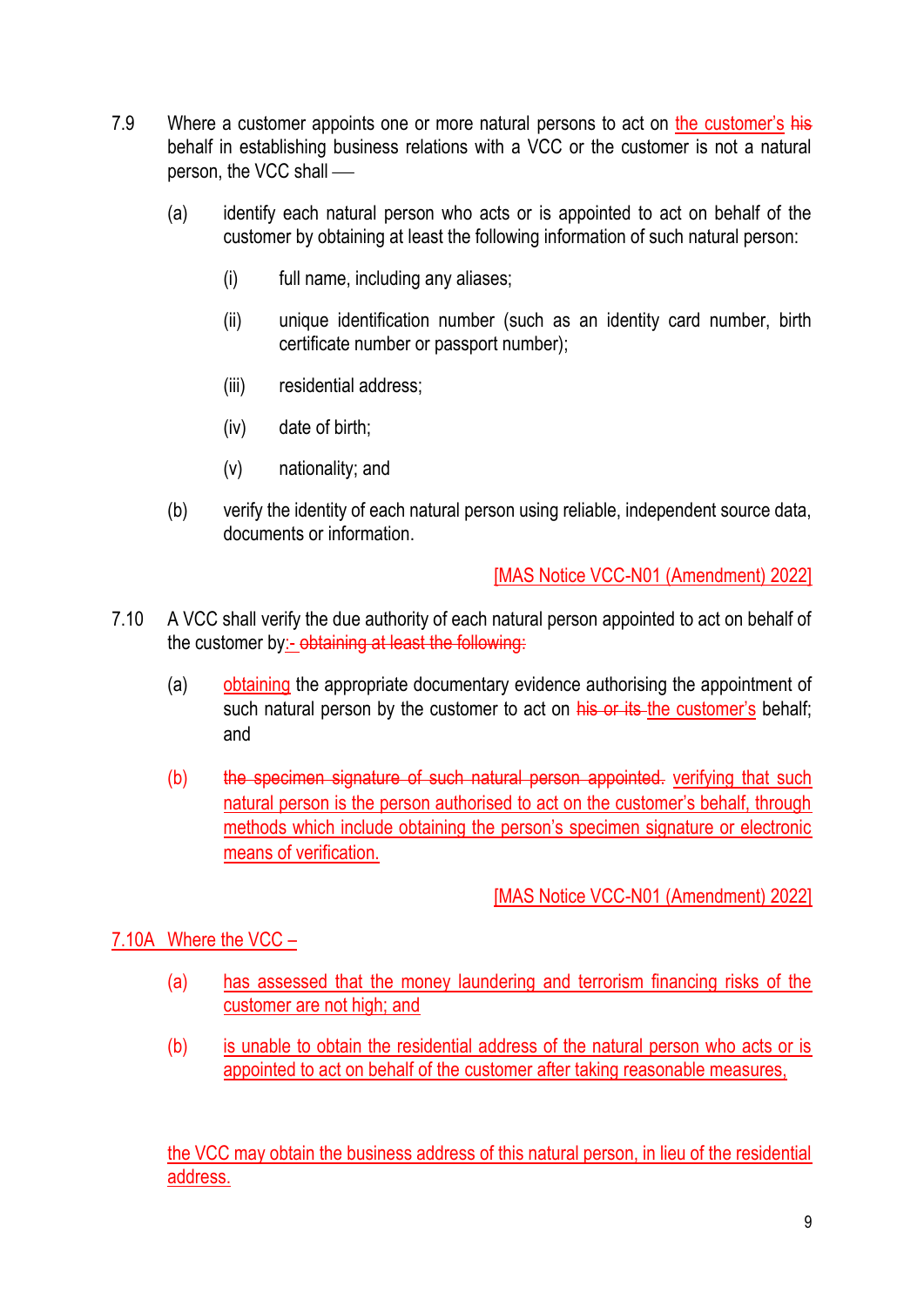7.10B Where the VCC has obtained the business address of the natural person referred to in paragraph 7.10A, the VCC shall take reasonable measures to verify the business address using reliable, independent source data, documents or information.

[MAS Notice VCC-N01 (Amendment) 2022]

7.10C The VCC shall document the results of the assessment in paragraph 7.10A(a) and all the measures taken under paragraph 7.10A(b).

- 7.11 Where the customer is a Singapore Government entity, the VCC shall only be required to obtain such information as may be required to confirm that the customer is a Singapore Government entity as asserted.
- (IV) Identification and Verification of Identity of Beneficial Owner
- 7.12 Subject to paragraph 7.15, a VCC shall inquire if there exists any beneficial owner in relation to a customer.
- 7.13 Where there is one or more beneficial owners in relation to a customer, the VCC shall identify the beneficial owners and take reasonable measures to verify the identities of the beneficial owners using the relevant information or data obtained from reliable, independent sources. The VCC shall  $-$ 
	- $(a)$  for customers that are legal persons
		- (i) identify the natural persons (whether acting alone or together) who ultimately own the legal person;
		- (ii) to the extent that there is doubt under subparagraph (i) as to whether the natural persons who ultimately own the legal person are the beneficial owners or where no natural persons ultimately own the legal person, identify the natural persons (if any) who ultimately control the legal person or have ultimate effective control of the legal person; and
		- (iii) where no natural persons are identified under subparagraphs (i) or (ii), identify the natural persons having executive authority in the legal person, or in equivalent or similar positions;
	- $(b)$  for customers that are legal arrangements
		- (i) for trusts, identify the settlor, the trustee, the protector (if any), the beneficiaries (including every beneficiary that falls within a designated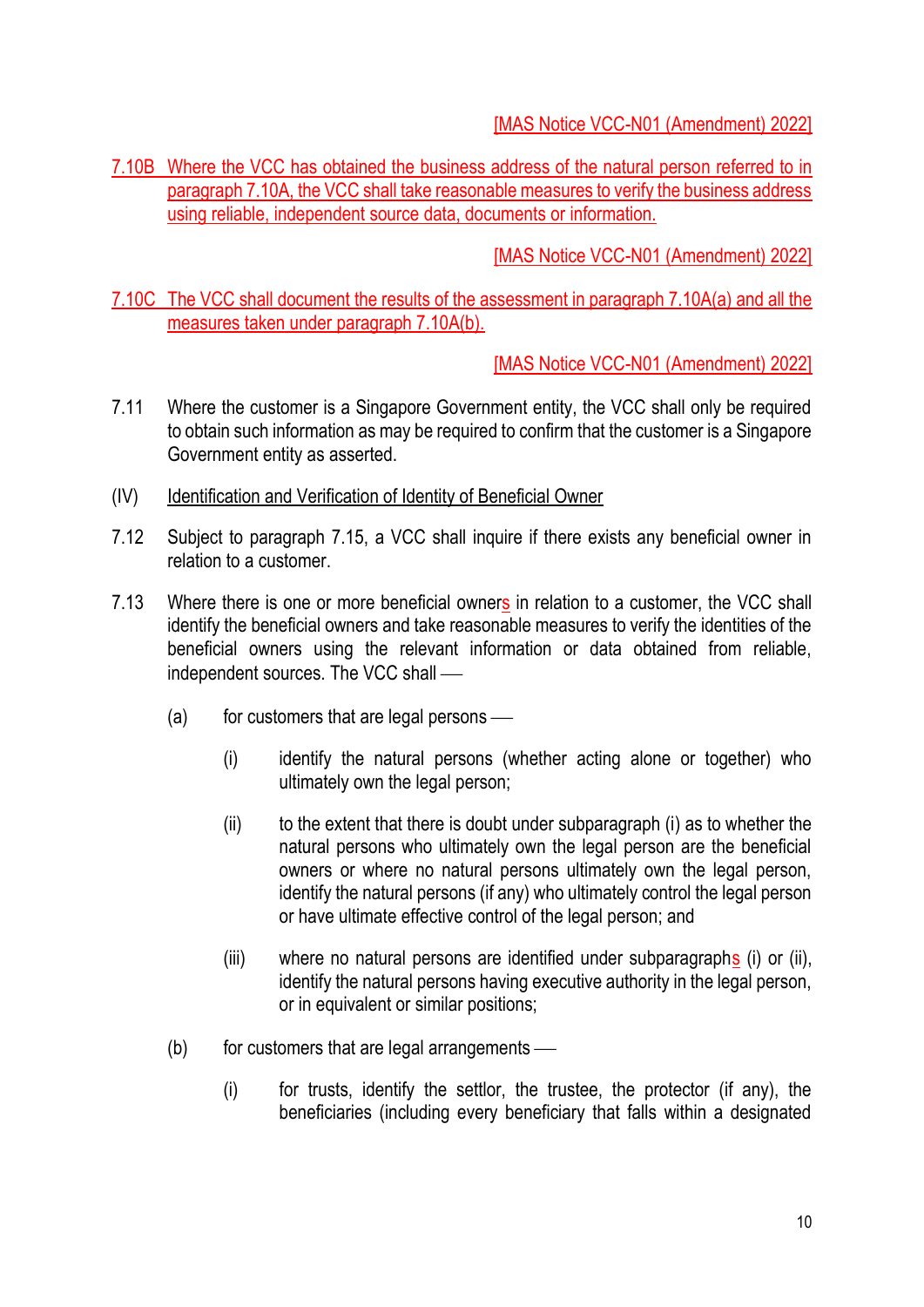characteristic or class)<sup>3</sup> , and any natural person exercising ultimate ownership, ultimate control or ultimate effective control over the trust (including through a chain of control or ownership); and

(ii) for other types of legal arrangements, identify persons in equivalent or similar positions, as those described under subparagraph (i).

[MAS Notice VCC-N01 (Amendment) 2022]

- 7.14 Where the customer is not a natural person, the VCC shall understand the nature of the customer's business and its ownership and control structure.
- 7.15 A VCC shall not be required to inquire if there exists any beneficial owner in relation to a customer that is  $\equiv$ 
	- (a) an entity listed and traded on the Singapore Exchange:
	- (b) an entity listed on a stock exchange outside of Singapore that is subject to  $\frac{1}{10}$ 
		- (i) regulatory disclosure requirements; and
		- (ii) requirements relating to adequate transparency in respect of its beneficial owners (imposed through stock exchange rules, law or other enforceable means);
	- (c) a financial institution set out in Appendix 1;
	- (d) a financial institution incorporated or established outside Singapore that is subject to and supervised for compliance with AML/CFT requirements consistent with standards set by the FATF; or
	- $(e)$  an investment vehicle where the managers are financial institutions
		- (i) set out in Appendix 1; or
		- (ii) incorporated or established outside Singapore but are subject to and supervised for compliance with AML/CFT requirements consistent with standards set by the FATF,

unless the VCC has doubts about the veracity of the CDD information of the customer, or suspects that the customer, business relations with, or transactions for the customer, may be connected with money laundering or terrorism financing.

<sup>&</sup>lt;sup>3</sup> In relation to a beneficiary of a trust designated by characteristics or by class, the VCC shall obtain sufficient information about the beneficiary to satisfy itself that it will be able to establish the identity of the beneficiary —

<sup>(</sup>a) before making a distribution to that beneficiary; or

<sup>(</sup>b) when that beneficiary intends to exercise vested rights.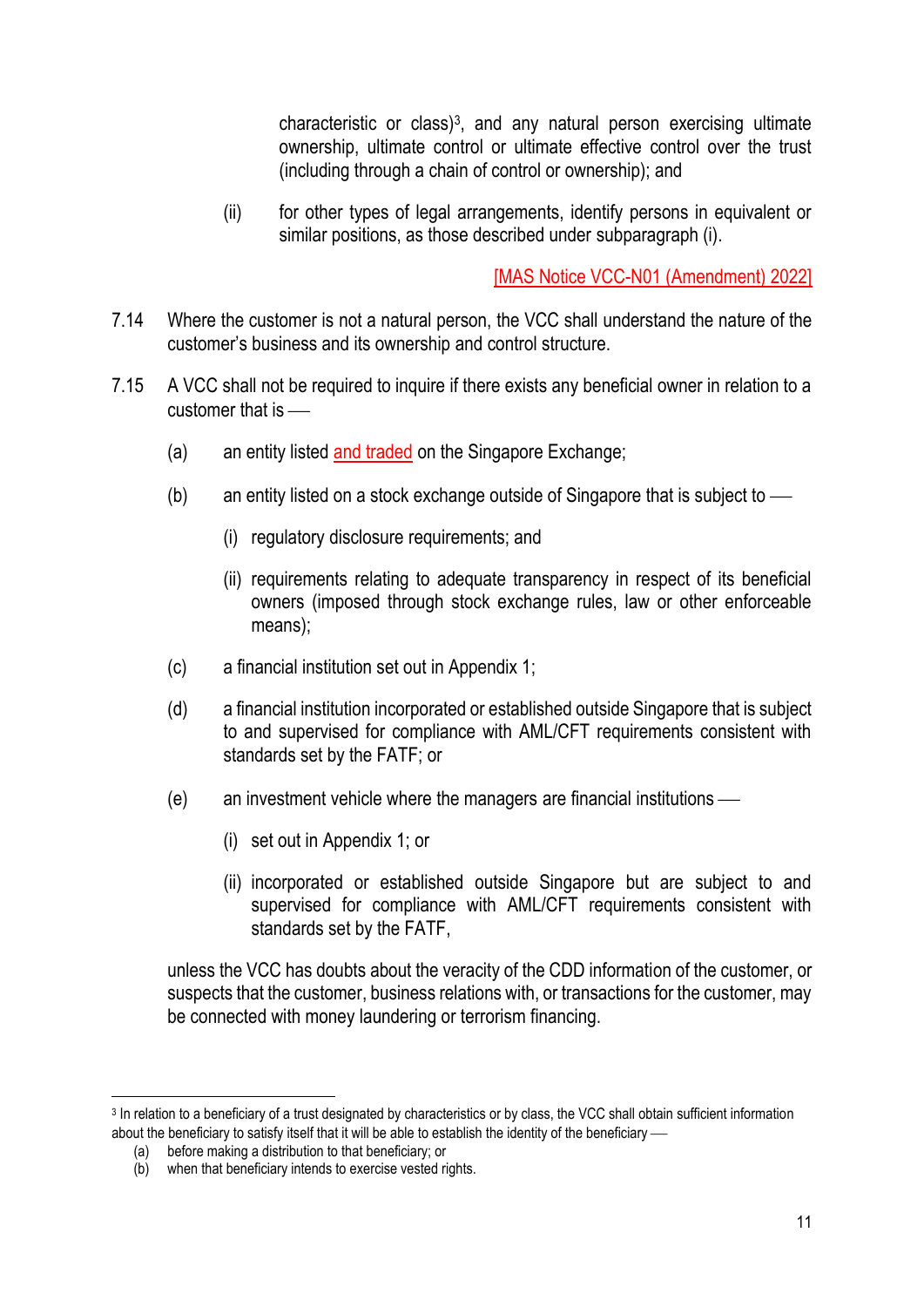7.16 For the purposes of paragraphs 7.15(d) and 7.15 (e)(ii), a VCC shall document the basis for its determination that the requirements in those paragraphs have been duly met.

- (V) Maintenance of register of beneficial owners of the VCC
- 7.17 Subject to paragraph 7.24, A VCC shall maintain an up-to-date register of its beneficial owners.
- 7.18 The register of beneficial owners of a VCC shall be kept at:
	- (a) the VCC's registered office;
	- (b) the registered office of the VCC's manager, appointed under section 46(1) of the VCC Act; or
	- (c) the registered office of the eligible financial institution.
- 7.19 The register of beneficial owners of the VCC shall contain at least the following information of such natural person, unless the beneficial owner is one described in paragraph 7.20:
	- (a) full name, including any aliases;
	- (b) unique identification number (such as an identity card number, birth certificate number or passport number);
	- (c) residential address;
	- (d) date of birth;
	- (e) nationality; and
	- (f) date on which the beneficial owner of the VCC became a beneficial owner of the VCC; and
	- (g) date on which the beneficial owner of the VCC ceased to be a beneficial owner of the VCC.
- 7.20 A VCC shall not be required to include the information of a beneficial owner in the register of beneficial owners where the beneficial owner has control of the VCC only through one or more members of the VCC that is:
	- (a) an entity listed and traded on the Singapore Exchange;
	- (b) an entity listed on a stock exchange outside of Singapore that is subject to  $\frac{1}{10}$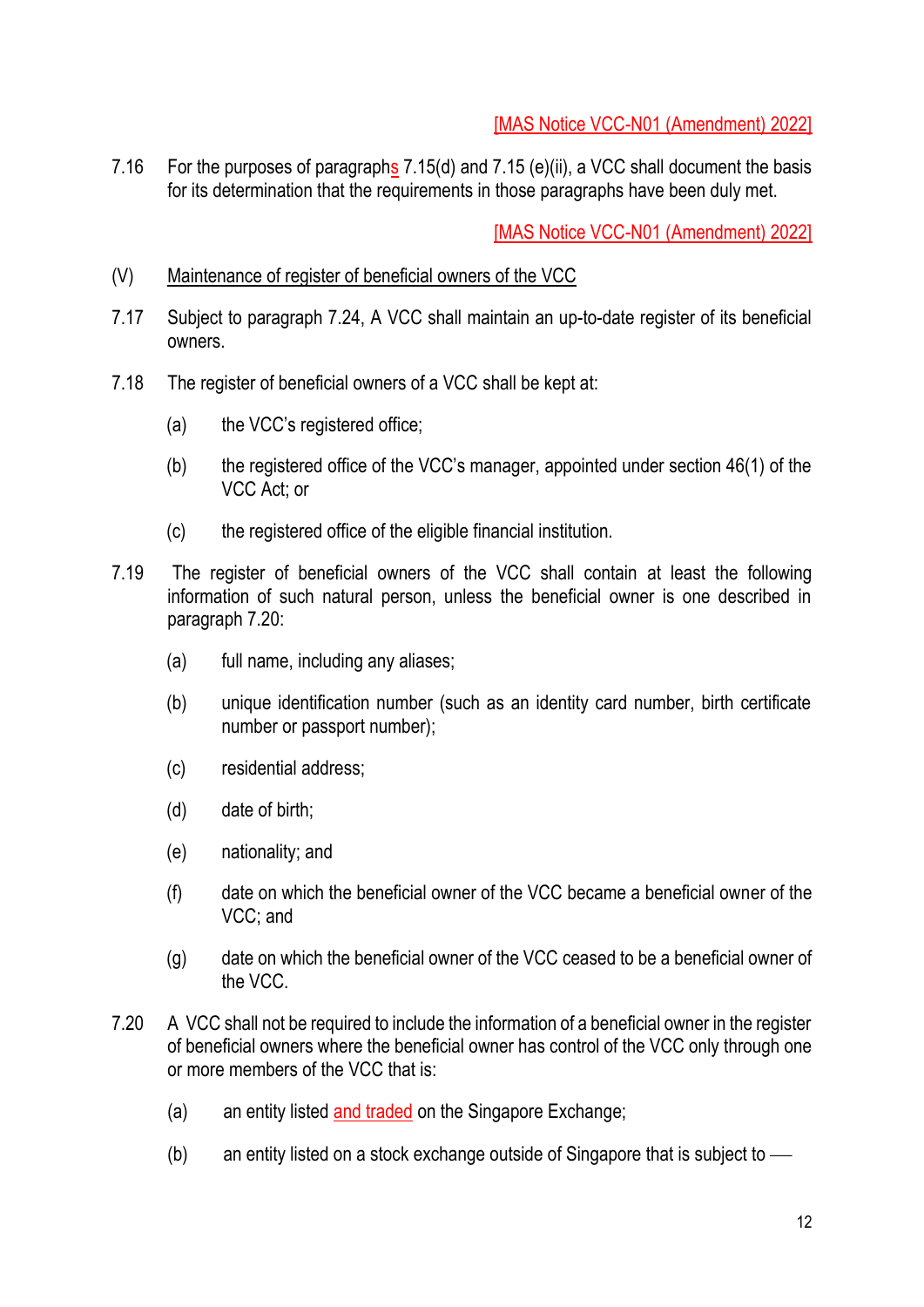- (i) regulatory disclosure requirements; and
- (ii) requirements relating to adequate transparency in respect of its beneficial owners (imposed through stock exchange rules, law or other enforceable means);
- (c) a financial institution set out in Appendix 1;
- (d) a financial institution incorporated or established outside Singapore that is subject to and supervised for compliance with AML/CFT requirements consistent with standards set by the FATF; or
- $(e)$  an investment vehicle where the managers are financial institutions  $-$ 
	- (i) set out in Appendix 1; or
	- (ii) incorporated or established outside Singapore but are subject to and supervised for compliance with AML/CFT requirements consistent with standards set by the FATF,

unless the VCC has doubts about the veracity of this information, or suspects that the beneficial owner of the VCC, business relations with, or transaction for the member through which it has control of the VCC, may be connected with money laundering or terrorism financing.

- (VI) Maintenance of register of Nominee Directors
- 7.21 Subject to paragraph 7.24, a VCC shall maintain an up-to-date register of its nominee directors.
- 7.22 The register of nominee directors shall be kept at:
	- (a) the VCC's registered office;
	- (b) the registered office of the VCC's manager, appointed under section 46 (1) of the VCC Act; or
	- (c) the registered office of the eligible financial institution.
- 7.23 The register of nominee directors shall contain at least the following information of such person (whether a natural person, legal person or legal arrangement) for whom the director is a nominee:
	- (a) full name, including any aliases;
	- (b) unique identification number (such as an identity card number, birth certificate number or passport number, or where the person is not a natural person, the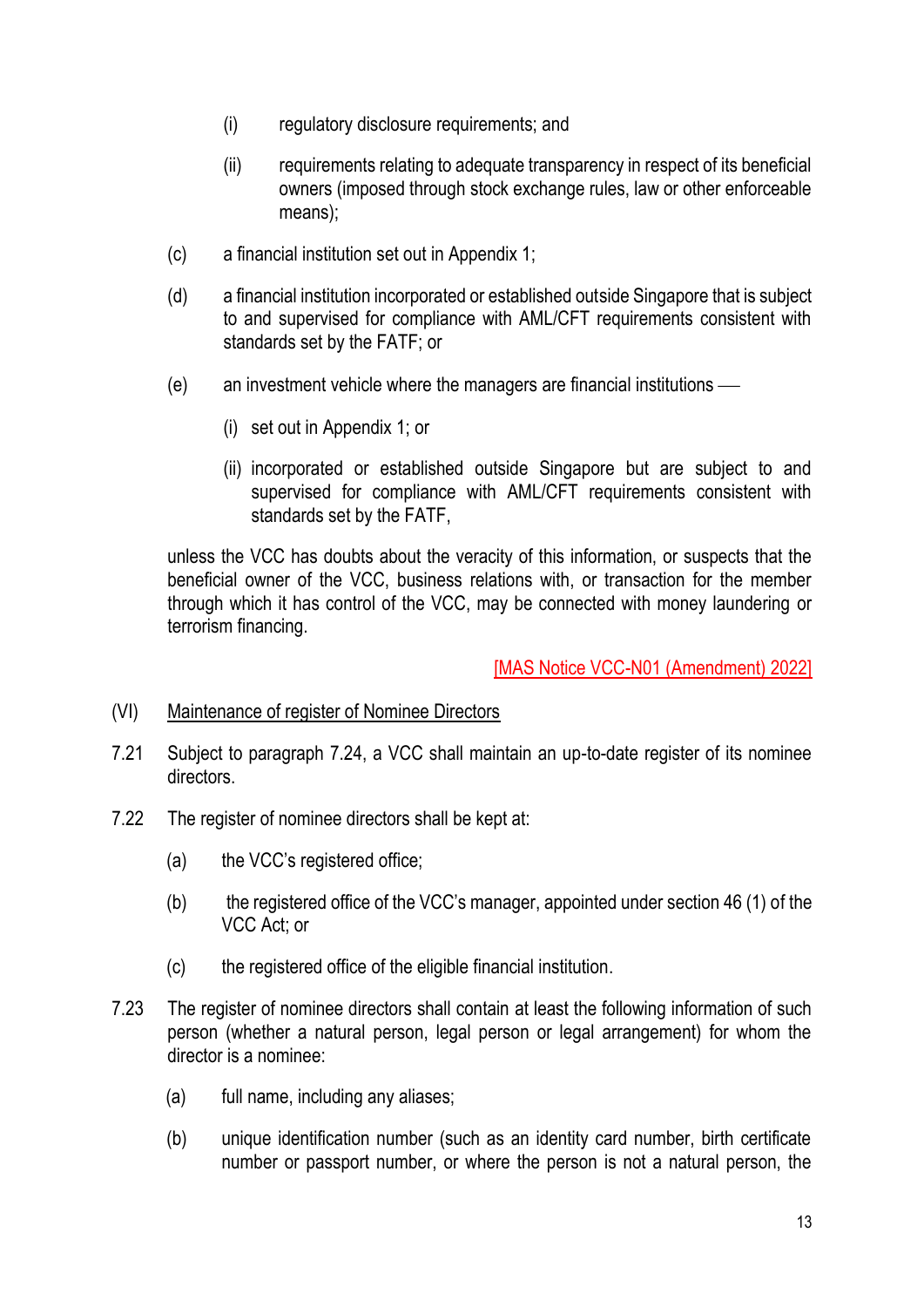incorporation number or business registration number);

- $(c)$  the person's  $-$ 
	- (i) residential address; or
	- (ii) registered or business address, and if different, principal place of business,

as may be appropriate;

- (d) date of birth, establishment, incorporation or registration (as may be appropriate);
- (e) nationality, place of incorporation or place of registration (as may be appropriate); and
- (f) date on which the director became the person's nominee
- (VII) Exceptions to the requirement to maintain a register of beneficial owners and nominee directors
- 7.24 A VCC shall not be required to maintain a register of its beneficial owners or nominee directors if it is:
	- (a) a VCC which shares are listed on the Singapore Exchange;
	- (b) a VCC that is wholly-owned by the Singapore Government;
	- (c) a VCC that is wholly-owned by a statutory body established by or under a public Act for a public purpose;
	- (d) a VCC that is a wholly-owned subsidiary of a VCC mentioned in sub-paragraphs  $(a)$ ,  $(b)$  or  $(c)$ ;
	- (e) a VCC that is a wholly-owned subsidiary of a company:
		- (i) which shares are listed on the Singapore Exchange;
		- (ii) that is wholly-owned by the Singapore Government:
		- (iii) that is wholly-owned by a statutory body established by or under a public Act for a public purpose; or
	- (f) a VCC which shares are listed on stock exchange outside of Singapore that is subject to:
		- (i) regulatory disclosure requirements; and
		- (ii) requirements relating to adequate transparency in respect of its beneficial owners (imposed through stock exchange rules, law or other enforceable means).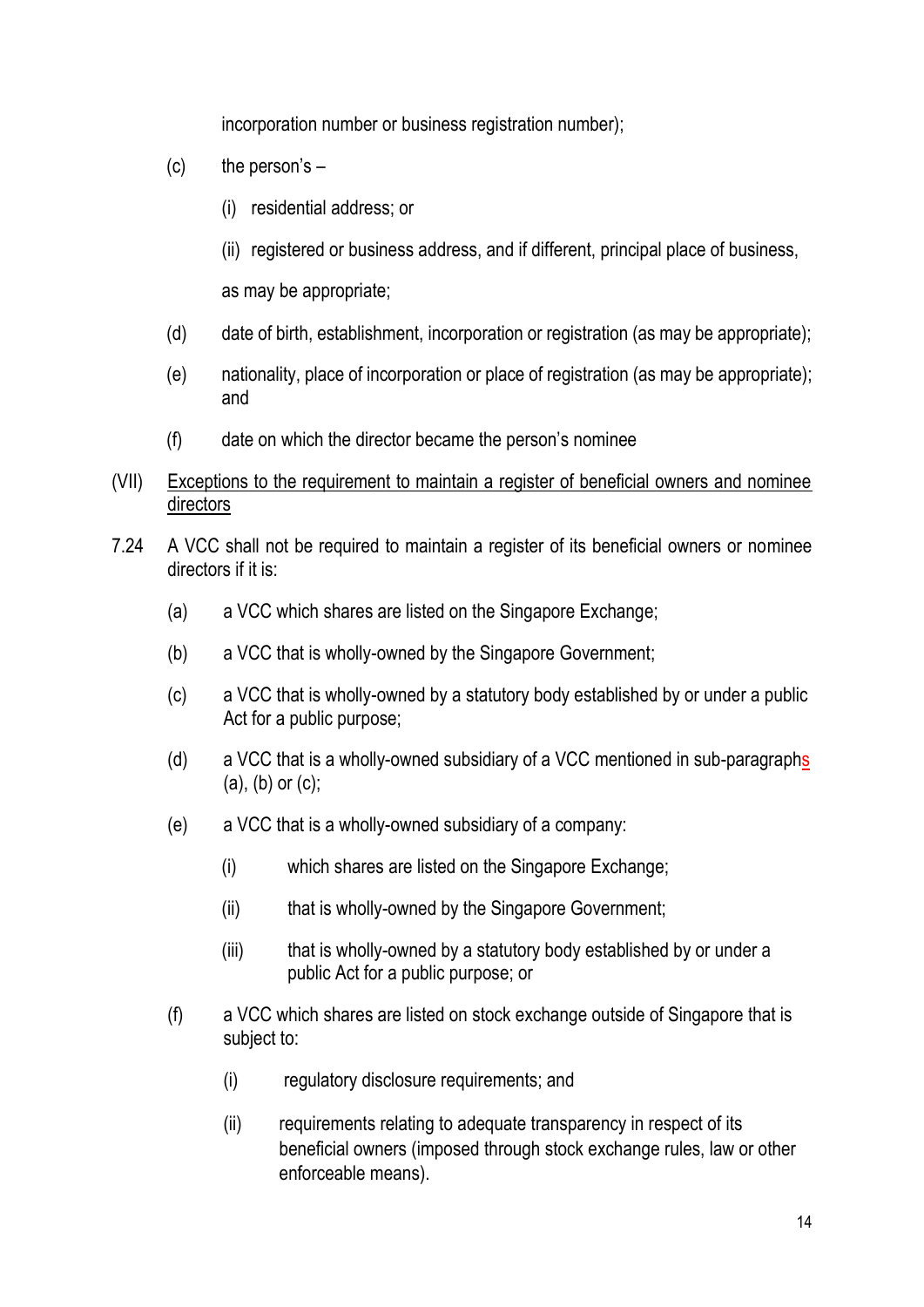- (VIII) Information on the Purpose and Intended Nature of Business Relations
- 7.25 A VCC shall, when processing the application to establish business relations, understand and as appropriate, obtain from the customer information as to the purpose and intended nature of business relations.
- (IX) Ongoing Monitoring
- 7.26 A VCC shall monitor on an ongoing basis, its business relations with customers.
- 7.27 A VCC shall, during the course of business relations with a customer, scrutinise transactions undertaken throughout the course of business relations, to ensure that the transactions are consistent with the VCC's knowledge of the customer, its business and risk profile and where appropriate, the source of funds.
- 7.28 A VCC shall pay special attention to all complex, unusually large or unusual patterns of transactions, undertaken throughout the course of business relations, that have no apparent or visible economic or lawful purpose.
- 7.29 For the purposes of ongoing monitoring, a VCC shall put in place and implement adequate systems and processes, commensurate with the size and complexity of the VCC, to  $-$ 
	- (a) monitor its business relations with customers; and
	- (b) detect and report suspicious, complex, unusually large or unusual patterns of transactions.
- 7.30 A VCC shall, to the extent possible, inquire into the background and purpose of the transactions in paragraph 7.28 and document its findings with a view to making this information available to the relevant authorities should the need arise.
- 7.31 A VCC shall ensure that the CDD data, documents and information obtained in respect of customers, natural persons appointed to act on behalf of the customers, connected parties of the customers and beneficial owners of the customers, are relevant and kept up-to-date by undertaking reviews of existing CDD data, documents and information, particularly for higher risk categories of customers.
- 7.32 Where there are any reasonable grounds for suspicion that existing business relations with a customer are connected with money laundering or terrorism financing, and where the VCC considers it appropriate to retain the customer  $-$ 
	- (a) the VCC shall substantiate and document the reasons for retaining the customer; and
	- (b) the customer's business relations with the VCC shall be subject to commensurate risk mitigation measures, including enhanced ongoing monitoring.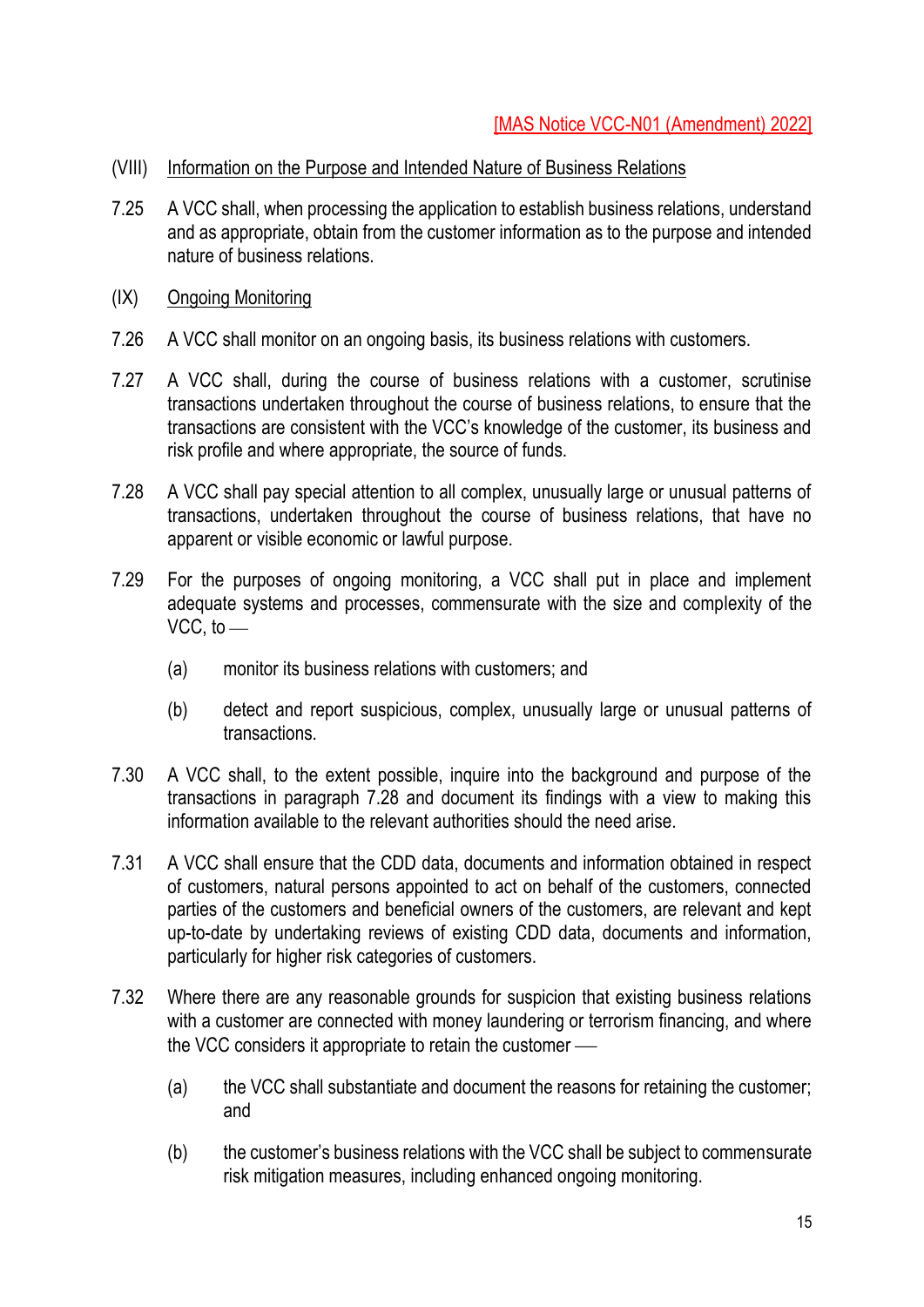7.33 Where the VCC assesses the customer or the business relations with the customer referred to in paragraph 7.32 to be of higher risk, the VCC shall perform enhanced CDD measures, which shall include obtaining the approval of the VCC's senior management to retain the customer.

#### **CDD Measures for Non-Face-to-Face Business Relations**

- 7.34 A VCC shall develop policies and procedures to address any specific risks associated with non-face-to-face business relations with a customer or transactions for a customer.
- 7.35 A VCC shall implement the policies and procedures referred to in paragraph 7.34 when establishing business relations with a customer and when conducting ongoing due diligence.
- 7.36 Where there is no face-to-face contact, the VCC shall perform CDD measures that are at least as stringent robust as those that would be required to be performed if there was face-to-face contact.

[MAS Notice VCC-N01 (Amendment) 2022]

#### **Reliance by Acquiring VCC on Measures Already Performed**

- 7.37 When a VCC ("acquiring VCC") acquires customers arising from its acquisition of, either in whole or in part, the business of or shares in another VCC or a fund (whether in Singapore or elsewhere), the acquiring VCC shall perform the measures as required by paragraphs 7, 8 and 9, on the customers acquired at the time of acquisition except where the acquiring VCC has  $-$ 
	- (a) acquired at the same time all corresponding customer records (including CDD information) and has no doubt or concerns about the veracity or adequacy of the information so acquired; and
	- (b) conducted due diligence enquiries that have not raised any doubt on the part of the acquiring VCC as to the adequacy of AML/CFT measures previously adopted in relation to the acquired customers and documented such enquiries.

## **Timing for Verification**

- 7.38 Subject to paragraphs 7.39 and 7.40, a VCC shall complete verification of the identity of a customer as required by paragraph 7.8, natural persons appointed to act on behalf of the customer as required by paragraph 7.9(b) and beneficial owners of the customer as required by paragraph 7.13 before the VCC establishes business relations with the customer.
- 7.39 A VCC may establish business relations with a customer before completing the verification of the identity of the customer as required by paragraph 7.8, natural persons appointed to act on behalf of the customer as required by paragraph 7.9(b) and beneficial owners of the customer as required by paragraph  $7.13$  if  $-$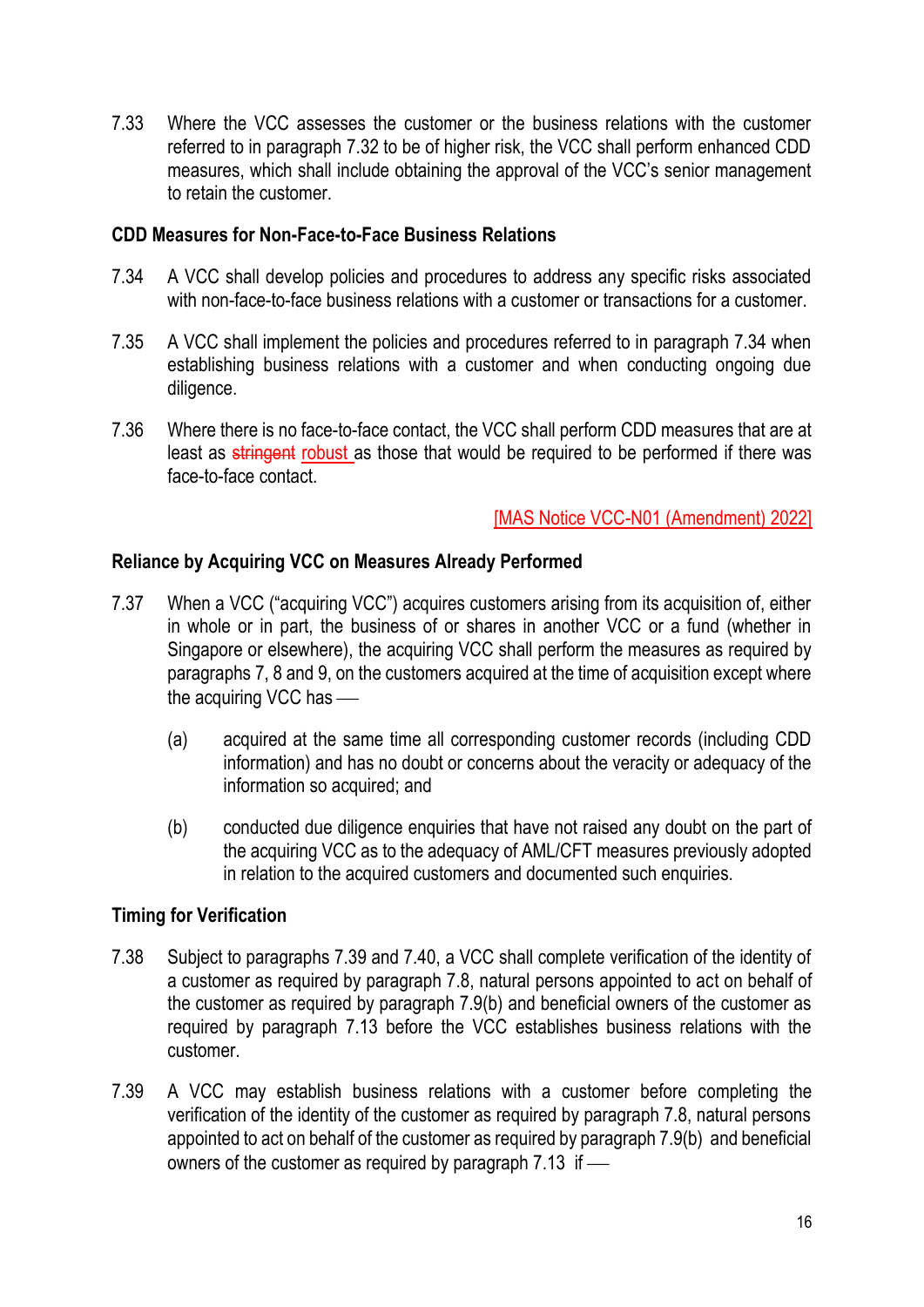- (a) the deferral of completion of the verification is essential in order not to interrupt the normal conduct of business operations; and
- (b) the risks of money laundering and terrorism financing can be effectively managed by the VCC.
- 7.40 Where the VCC establishes business relations with a customer before verifying the identity of the customer as required by paragraph 7.8, natural persons appointed to act on behalf of the customer as required by paragraph 7.9(b), and beneficial owners of the customer as required by paragraph  $7.13$ , the VCC shall  $-$ 
	- (a) develop and implement internal risk management policies and procedures concerning the conditions under which such business relations may be established prior to verification; and
	- (b) complete such verification as soon as is reasonably practicable.

#### **Where Measures are Not Completed**

- 7.41 Where the VCC is unable to complete the measures as required under paragraphs 7, 8 and 9, it shall not commence or continue business relations with any customer, or undertake any transaction for any customer. The VCC shall consider if the circumstances are suspicious so as to warrant the filing of an STR.
- 7.42 For the purposes of paragraph 7.41, completion of the measures means the situation where the VCC has obtained, screened and verified (including by delayed verification as allowed under paragraphs 7.39 and 7.40) all necessary CDD information required under paragraphs 7, 8 and 9, and where the VCC has received satisfactory responses to all inquiries in relation to such necessary CDD information.

[MAS Notice VCC-N01 (Amendment) 2022]

## **Screening**

- 7.43 A VCC shall screen a customer, natural persons appointed to act on behalf of the customer, connected parties of the customer and beneficial owners of the customer against relevant money laundering and terrorism financing information sources, as well as lists and information provided by the Authority or other relevant authorities in Singapore for the purposes of determining if there are any money laundering or terrorism financing risks in relation to the customer.
- 7.44 A VCC shall screen the persons referred to in paragraph  $7.43$ 
	- (a) when, or as soon as reasonably practicable after, the VCC establishes business relations with a customer;
	- (b) on a periodic basis after the VCC establishes business relations with the customer; and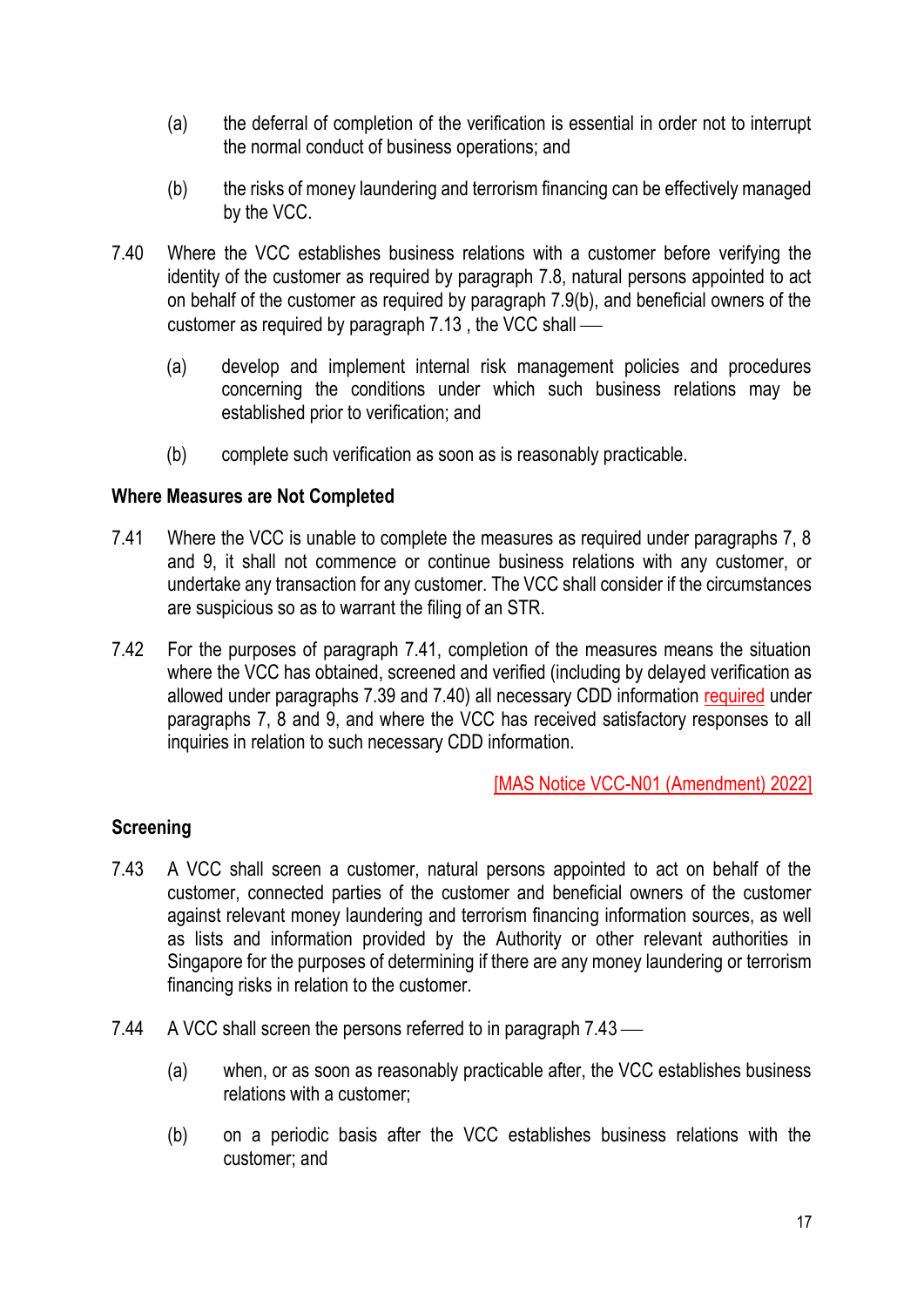- $(c)$  when there are any changes or updates to  $\sim$ 
	- (i) the lists and information provided by the Authority or other relevant authorities in Singapore to the VCC; or
	- (ii) the natural persons appointed to act on behalf of a customer, connected parties of a customer or beneficial owners of a customer.
- 7.45 The results of screening and assessment by the VCC shall be documented.

## **8 SIMPLIFIED CUSTOMER DUE DILIGENCE**

- 8.1 Subject to paragraph 8.4, a VCC may perform simplified CDD measures in relation to a customer, any natural person appointed to act on behalf of the customer and any beneficial owner of the customer (other than any beneficial owner that the VCC is exempted from making inquiries about under paragraph 7.15) if it is satisfied that the risks of money laundering and terrorism financing are low.
- 8.2 The assessment of low risks shall be supported by an adequate analysis of risks by the VCC.
- 8.3 The simplified CDD measures shall be commensurate with the level of risk, based on the risk factors identified by the VCC.
- 8.4 A VCC shall not perform simplified CDD measures
	- (a) where a customer or any beneficial owner of the customer is from or in a country or jurisdiction in relation to which the FATF has called for countermeasures;
	- (b) where a customer or any beneficial owner of the customer is from or in a country or jurisdiction known to have inadequate AML/CFT measures, as determined by the VCC for itself, or notified to VCCs generally by the Authority, or other foreign regulatory authorities; or
	- (c) where the VCC suspects that money laundering or terrorism financing is involved.

- 8.5 Subject to paragraphs 8.2, 8.3 and 8.4, a VCC may perform simplified CDD measures in relation to a customer that is a financial institution set out in Appendix 2.
- 8.6 Where the VCC performs simplified CDD measures in relation to a customer, any natural person appointed to act on behalf of the customer and any beneficial owner of the customer, it shall document —
	- (a) the details of its risk assessment; and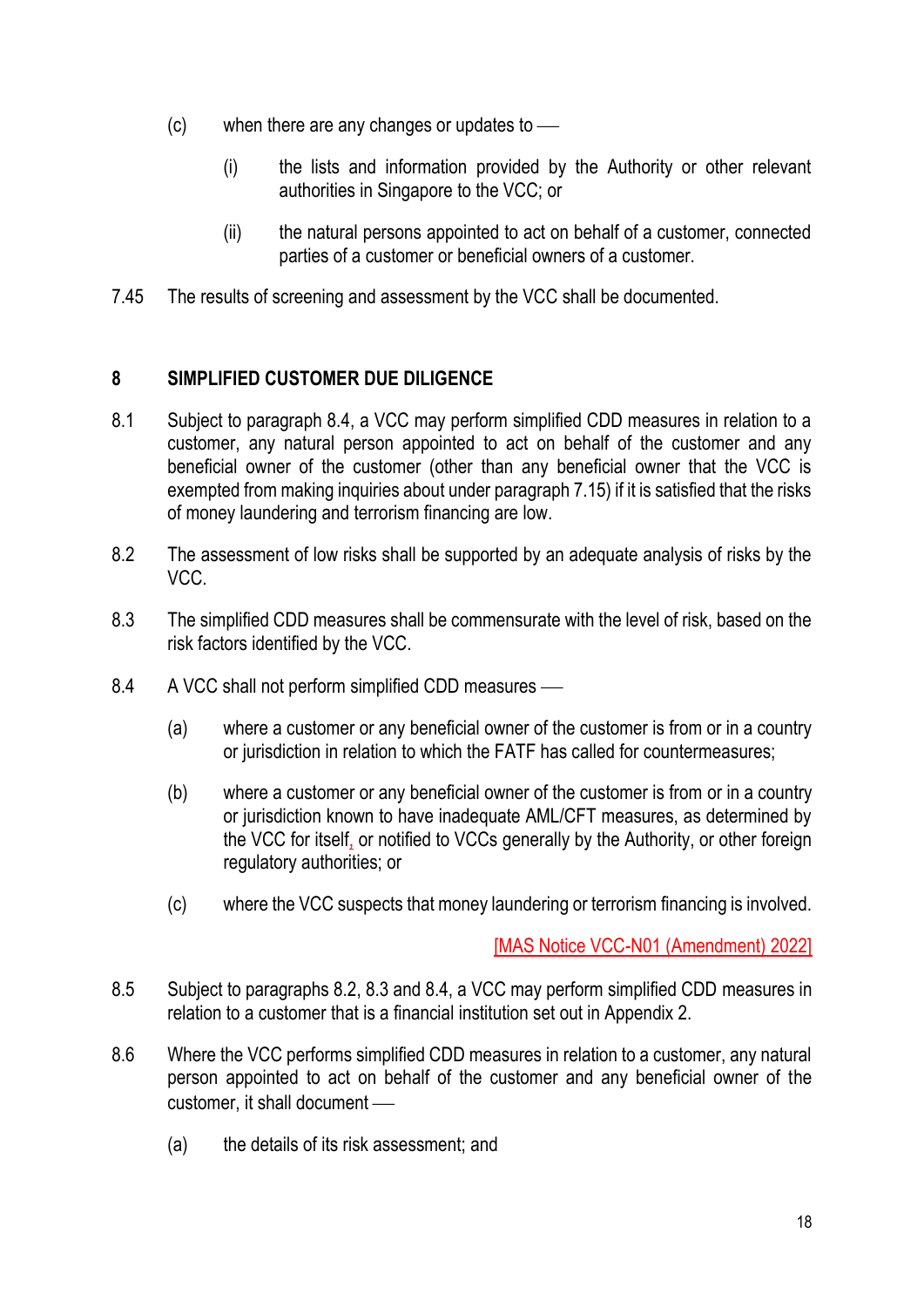- (b) the nature of the simplified CDD measures.
- 8.7 For avoidance of doubt, the term "CDD measures" in paragraph 8 means the measures required by paragraph 7.

#### **9 ENHANCED CUSTOMER DUE DILIGENCE**

#### **Politically Exposed Persons**

9.1 For the purposes of paragraph  $9$  —

"close associate" means a natural person who is closely connected to a politically exposed person, either socially or professionally;

"domestic politically exposed person" means a natural person who is or has been entrusted domestically with prominent public functions;

"family member" means a parent, step-parent, child, step-child, adopted child, spouse, sibling, step-sibling and adopted sibling of the politically exposed person;

"foreign politically exposed person" means a natural person who is or has been entrusted with prominent public functions in a foreign country or jurisdiction;

#### [MAS Notice VCC-N01 (Amendment) 2022]

"international organisation" means an entity established by formal political agreements between member countries or jurisdictions that have the status of international treaties, whose existence is recognised by law in member countries or jurisdictions and which is not treated as a resident institutional unit of the country or jurisdiction in which it is located;

#### [MAS Notice VCC-N01 (Amendment) 2022]

"international organisation politically exposed person" means a natural person who is or has been entrusted with prominent public functions in an international organisation;

"politically exposed person" means a domestic politically exposed person, foreign politically exposed person or international organisation politically exposed person; and

"prominent public functions" includes the roles held by a head of state, a head of government, government ministers, senior civil or public servants, senior judicial or military officials, senior executives of state owned corporations, senior political party officials, members of the legislature and senior management of international organisations.

9.2 A VCC shall implement appropriate internal risk management systems, policies, procedures and controls to determine if a customer, any natural person appointed to act on behalf of the customer, any connected party of the customer or any beneficial owner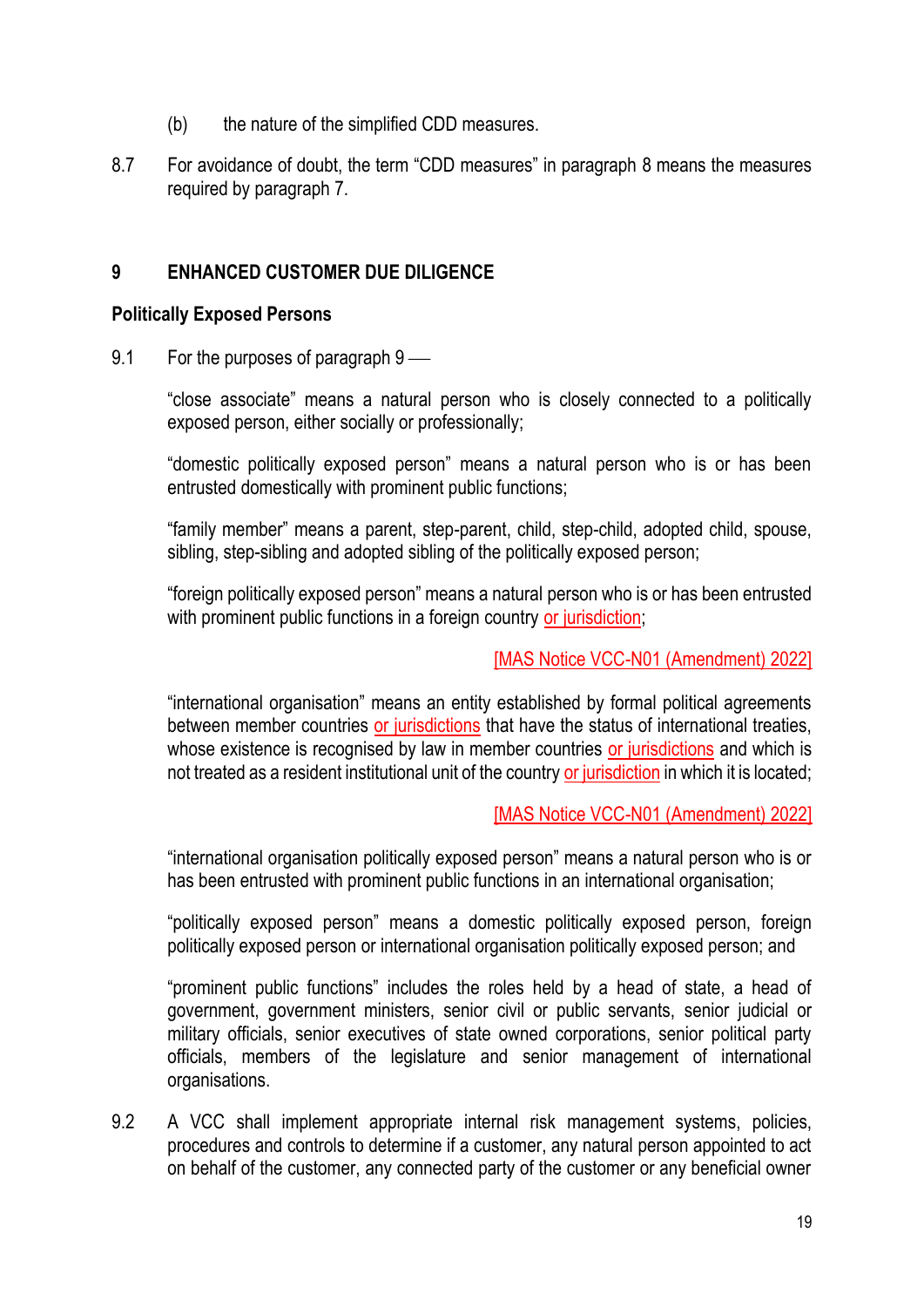of the customer is a politically exposed person, or a family member or close associate of a politically exposed person.

- 9.3 A VCC shall, in addition to performing CDD measures (specified in paragraph 7), perform at least the following enhanced CDD measures where a customer or any beneficial owner of the customer is determined by the VCC to be a politically exposed person, or a family member or close associate of a politically exposed person under paragraph 9.2:
	- (a) obtain approval from the VCC's senior management to establish or continue business relations with the customer;
	- (b) establish, by appropriate and reasonable means, the source of wealth and source of funds of the customer and any beneficial owner of the customer; and
	- (c) conduct, during the course of business relations with the customer, enhanced monitoring of business relations with the customer. In particular, the VCC shall increase the degree and nature of monitoring of the business relations with and transactions for the customer, in order to determine whether they appear unusual or suspicious.
- 9.4 A VCC may adopt a risk-based approach in determining whether to perform enhanced CDD measures or the extent of enhanced CDD measures to be performed for -
	- (a) domestic politically exposed persons, their family members and close associates;
	- (b) international organisation politically exposed persons, their family members and close associates; or
	- (c) politically exposed persons who have stepped down from their prominent public functions, taking into consideration the level of influence such persons may continue to exercise after stepping down from their prominent public functions, their family members and close associates,

except in cases where their business relations or transactions with the VCC present a higher risk for money laundering or terrorism financing.

#### **Other Higher Risk Categories**

- 9.5 A VCC shall implement appropriate internal risk management systems, policies, procedures and controls to determine if business relations with or transactions for any customer present a higher risk for money laundering or terrorism financing.
- 9.6 For the purposes of paragraph 9.5, circumstances where a customer presents or may present a higher risk for money laundering or terrorism financing include but are not limited to the following:
	- (a) where a customer or any beneficial owner of the customer is from or in a country or jurisdiction in relation to which the FATF has called for countermeasures, the VCC shall treat any business relations with or transactions for any such customer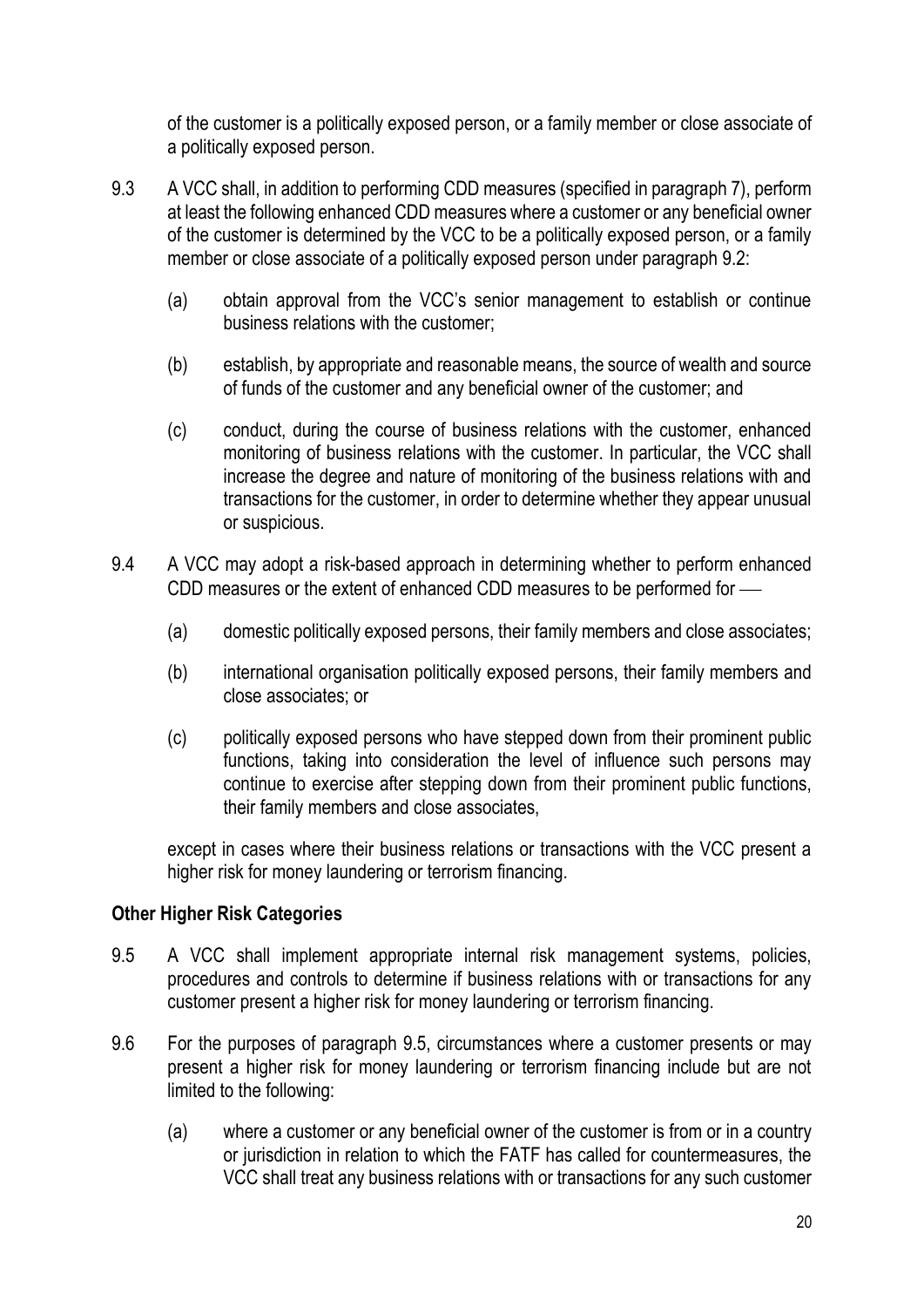as presenting a higher risk for money laundering or terrorism financing; and

- (b) where a customer or any beneficial owner of the customer is from or in a country or jurisdiction known to have inadequate AML/CFT measures, as determined by the VCC for itself, or notified to VCCs generally by the Authority or other foreign regulatory authorities, the VCC shall assess whether any such customer presents a higher risk for money laundering or terrorism financing.; and
- (c) where a customer is a legal person for which the VCC is not able to establish if it has any –
	- (i) ongoing, apparent or visible operation or business activity;
	- (ii) economic or business purpose for its corporate structure or arrangement; or
	- (iii) substantive financial activity in its interactions with the VCC,

the VCC shall assess whether any such customer presents a higher risk for money laundering or terrorism financing.

[MAS Notice VCC-N01 (Amendment) 2022]

- 9.7 A VCC shall perform the appropriate enhanced CDD measures in paragraph 9.3 for business relations with or transactions for any customer —
	- (a) who the VCC determines under paragraph 9.5; or
	- (b) the Authority or other relevant authorities in Singapore notify to the VCC,

as presenting a higher risk for money laundering or terrorism financing.

9.8 A VCC shall, in taking enhanced CDD measures to manage and mitigate any higher risks that have been identified by the VCC, or notified to it by the Authority or other relevant authorities in Singapore, ensure that the enhanced CDD measures take into account the requirements of any laws, regulations or directions administered by the Authority, including but not limited to the regulations or directions issued by the Authority under section 83 of the VCC Act.

[MAS Notice VCC-N01 (Amendment) 2022]

## **10 RELIANCE ON THIRD PARTIES**

- 10.1 A VCC shall ensure that the eligible financial institution it engages will only rely on a third party to perform the measures as required by paragraphs 7, 8 and 9 if the following requirements are met:
	- (a) the third party is  $-$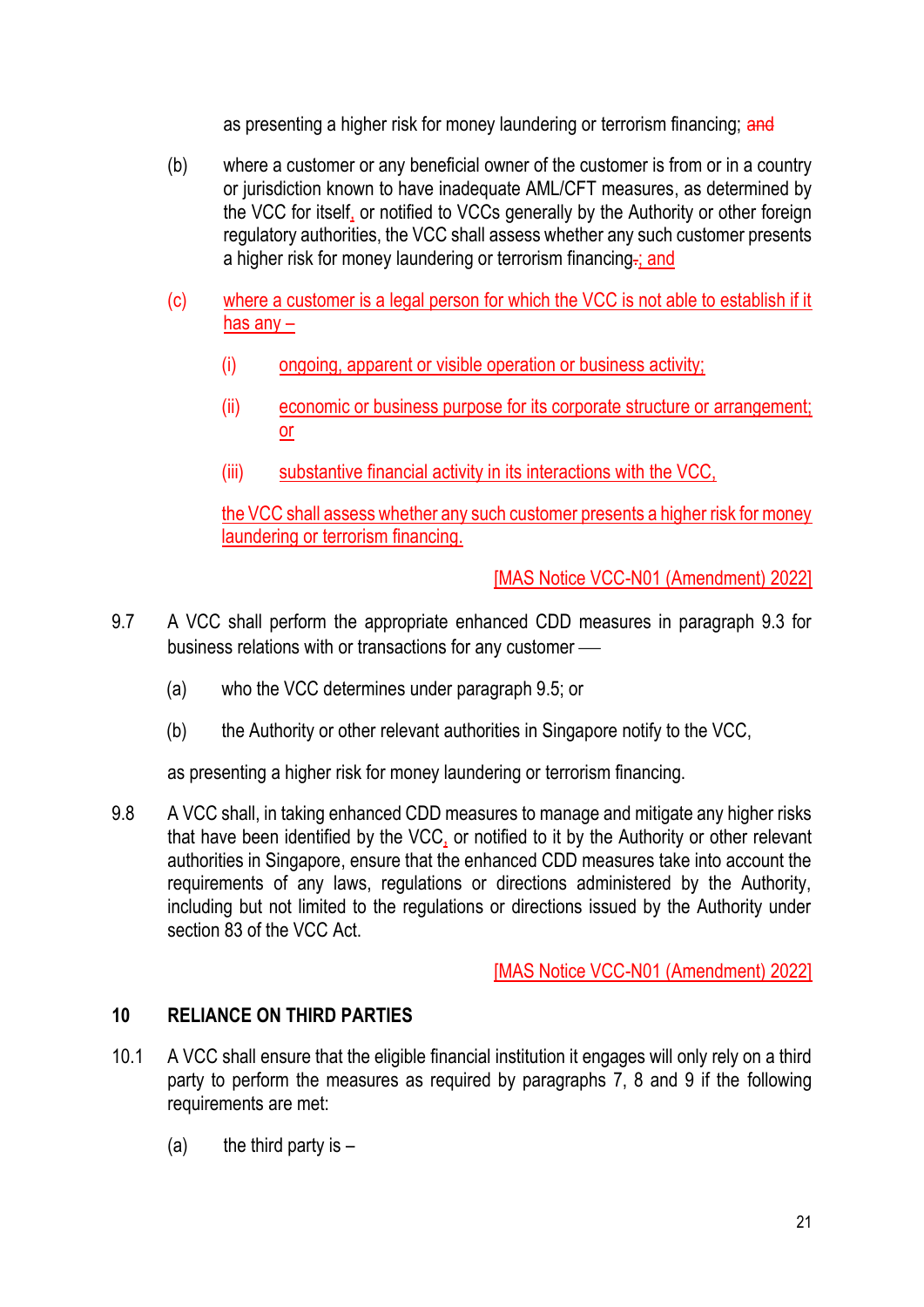- (i) a financial institution set out in Appendix 2; or
- (ii) a financial institution which is subject to and supervised by a foreign authority for compliance with AML/CFT requirements consistent with standards set by the FATF (other than a holder of a money-changer's licence or a holder of a remittance licence payment services licence under the Payment Services Act 2019, or equivalent licences);
- (b) the eligible financial institution is satisfied that the third party it intends to rely upon is subject to and supervised for compliance with AML/CFT requirements consistent with standards set by the FATF, and has adequate AML/CFT measures in place to comply with those requirements;
- (c) the eligible financial institution takes appropriate steps to identify, assess and understand the money laundering and terrorism financing risks particular to the countries or jurisdictions that the third party operates in;
- (d) the third party is not one which VCCs have been specifically precluded by the Authority from relying upon; and
- (e) the third party is able and willing to provide, without delay, upon the eligible financial institution or VCC's request, any data, documents or information obtained by the third party with respect to the measures applied on the VCC's customer, which the eligible financial institution or VCC would be required or would want to obtain.

- 10.2 A VCC shall ensure that the eligible financial institution it engages will not rely on a third party to conduct ongoing monitoring of business relations with customers.
- 10.3 Where an eligible financial institution engaged by a VCC relies on a third party to perform the measures as required by paragraphs 7, 8 and 9, the VCC shall ensure that the eligible  $f$ inancial institution  $\equiv$ 
	- (a) documents the basis for its satisfaction that the requirements in paragraphs 10.1(b) and (c) have been met, except where the third party is a financial institution set out in Appendix 2; and
	- (b) immediately obtains from the third party the CDD information which the third party had obtained.

[MAS Notice VCC-N01 (Amendment) 2022]

## **11 RECORD KEEPING**

11.1 A VCC shall in relation to all data, documents and information that the VCC is required to obtain or produce to meet the requirements under this Notice, prepare, maintain and retain records of such data, documents and information.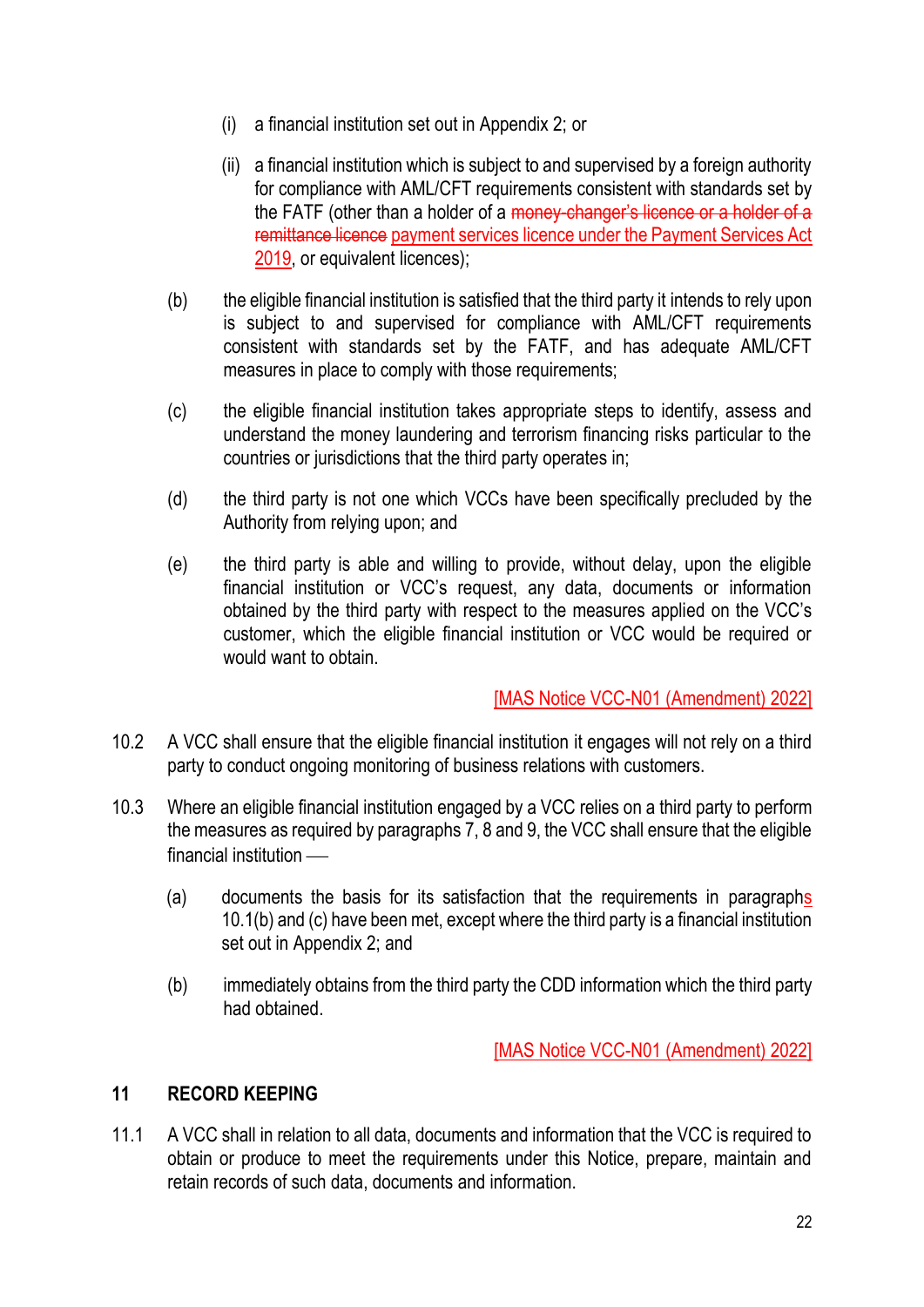- 11.2 A VCC shall perform the measures as required by paragraph 11.1 such that
	- (a) all requirements imposed by law (including this Notice) are met;
	- (b) any individual transaction undertaken by the VCC can be reconstructed (including the amount and type of currency involved) so as to provide, if necessary, evidence for prosecution of criminal activity;
	- (c) the Authority or other relevant authorities in Singapore and the internal and external auditors of the VCC are able to review the VCC's business relations, transactions, records and CDD information and assess the level of compliance with this Notice: and
	- (d) the VCC can satisfy, within a reasonable time or any more specific time period imposed by law or by the requesting authority, any enquiry or order from the relevant authorities in Singapore for information.
- 11.3 Subject to paragraph 11.5 and any other requirements imposed by law, a VCC shall, for the purposes of record retention under paragraphs 11.1 and 11.2, and when setting its record retention policies, comply with the following record retention periods:
	- (a) for CDD information relating to the business relations and transactions undertaken in the course of business, as well as account files, business correspondence and results of any analysis undertaken, a period of at least 5 years following the termination of such business relations or completion of such transactions; and
	- (b) for data, documents and information relating to a transaction, including any information needed to explain and reconstruct the transaction, a period of at least 5 years following the completion of the transaction.
- 11.4 A VCC may retain data, documents and information as originals or copies, in paper or electronic form or on microfilm, provided that they are admissible as evidence in a Singapore court of law.
- 11.5 A VCC shall retain records of data, documents and information on all its business relations with or transactions for a customer pertaining to a matter which is under investigation or which has been the subject of an STR, in accordance with any request or order from STRO or other relevant authorities in Singapore.

## **12 PERSONAL DATA**

- 12.1 For the purposes of paragraph 12, "individual" means a natural person, whether living or deceased.
- 12.2 Subject to paragraph 12.3 and for the purposes of complying with this Notice, a VCC shall not be required to provide an individual customer, an individual appointed to act on behalf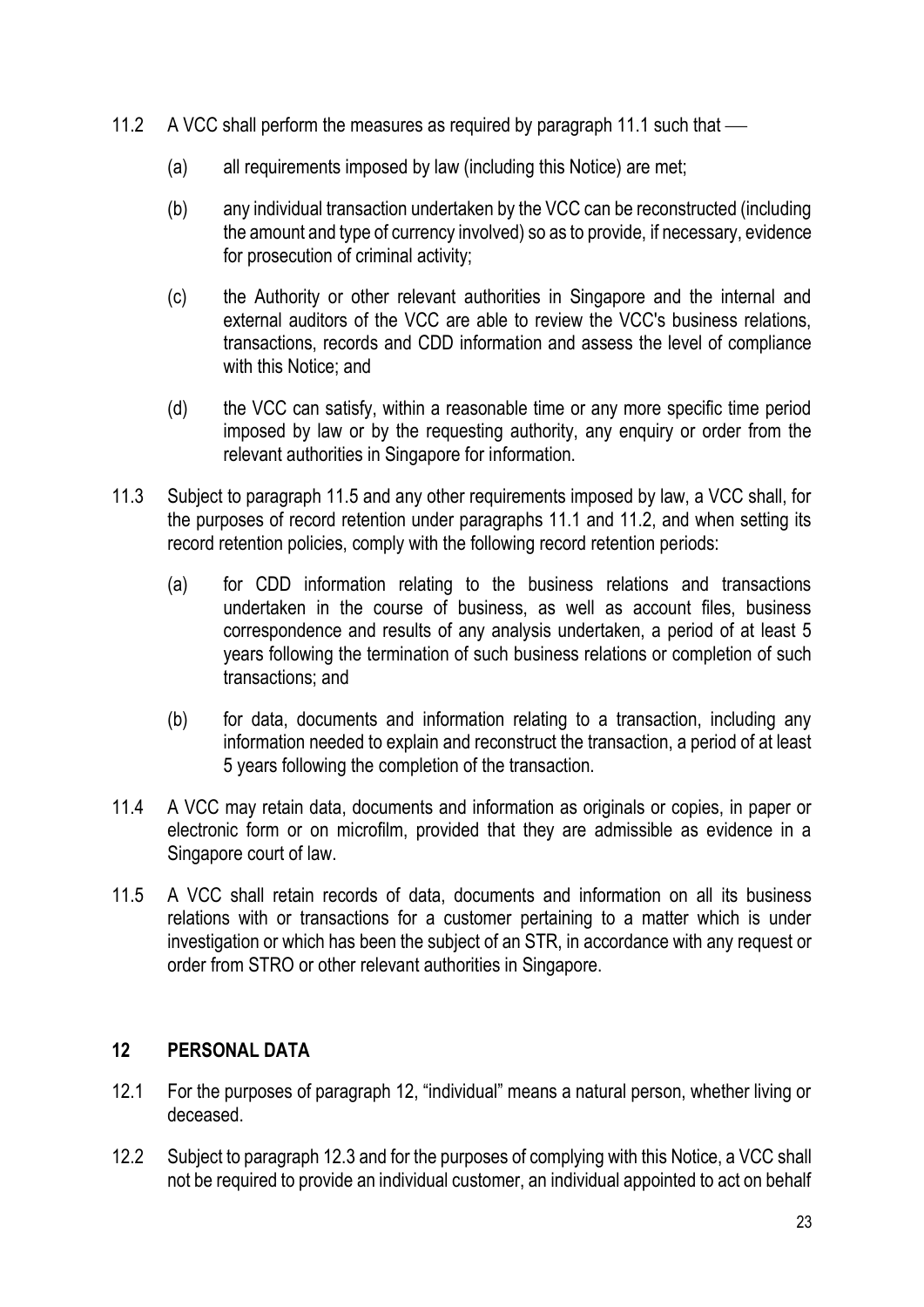of a customer, an individual connected party of a customer, individual beneficial owner of a customer or an individual for whom a director is a nominee with  $\frac{1}{1}$ 

- (a) any access to personal data about the individual that is in the possession or under the control of the VCC;
- (b) any information about the ways in which the personal data of the individual under subparagraph (a) has been or may have been used or disclosed by the VCC; and
- (c) any right to correct an error or omission of the personal data about the individual that is in the possession or under the control of the VCC.
- 12.3 A VCC shall, as soon as reasonably practicable, upon the request of an individual customer, an individual appointed to act on behalf of a customer, an individual connected party of a customer, an individual beneficial owner of a customer or an individual for whom a director is a nominee, provide the requesting individual with the right to  $\frac{1}{10}$ 
	- (a) access the following types of personal data of that individual, that is in the possession or under the control of the VCC:
		- (i) the individual's  $\frac{h}{h}$  full name, including any alias;
		- $(i)$  the individual's his unique identification number (such as an identity card number, birth certificate number or passport number);
		- (iii) the individual's his residential address;
		- $(iv)$  the individual's his date of birth;
		- $(v)$  the individual's his nationality;
		- (vi) subject to sections 21(2) and (3) read with the Fifth Schedule to the Personal Data Protection Act 2012 (Act 26 of 2012), any other personal data of the respective individual provided by that individual to the VCC; and
	- (b) subject to section 22(7) read with the Sixth Schedule to the Personal Data Protection Act 2012, correct an error or omission in relation to the types of personal data set out in subparagraphs (a)(i) to (vi), provided the VCC is satisfied that there are reasonable grounds for such request.

[MAS Notice VCC-N01 (Amendment) 2022]

12.4 For the purposes of complying with this Notice, a VCC may, whether directly or through a third party, collect, use and disclose personal data of an individual customer, an individual appointed to act on behalf of a customer, an individual connected party of a customer, an individual beneficial owner of a customer or an individual for whom a director is a nominee, without the respective individual's consent.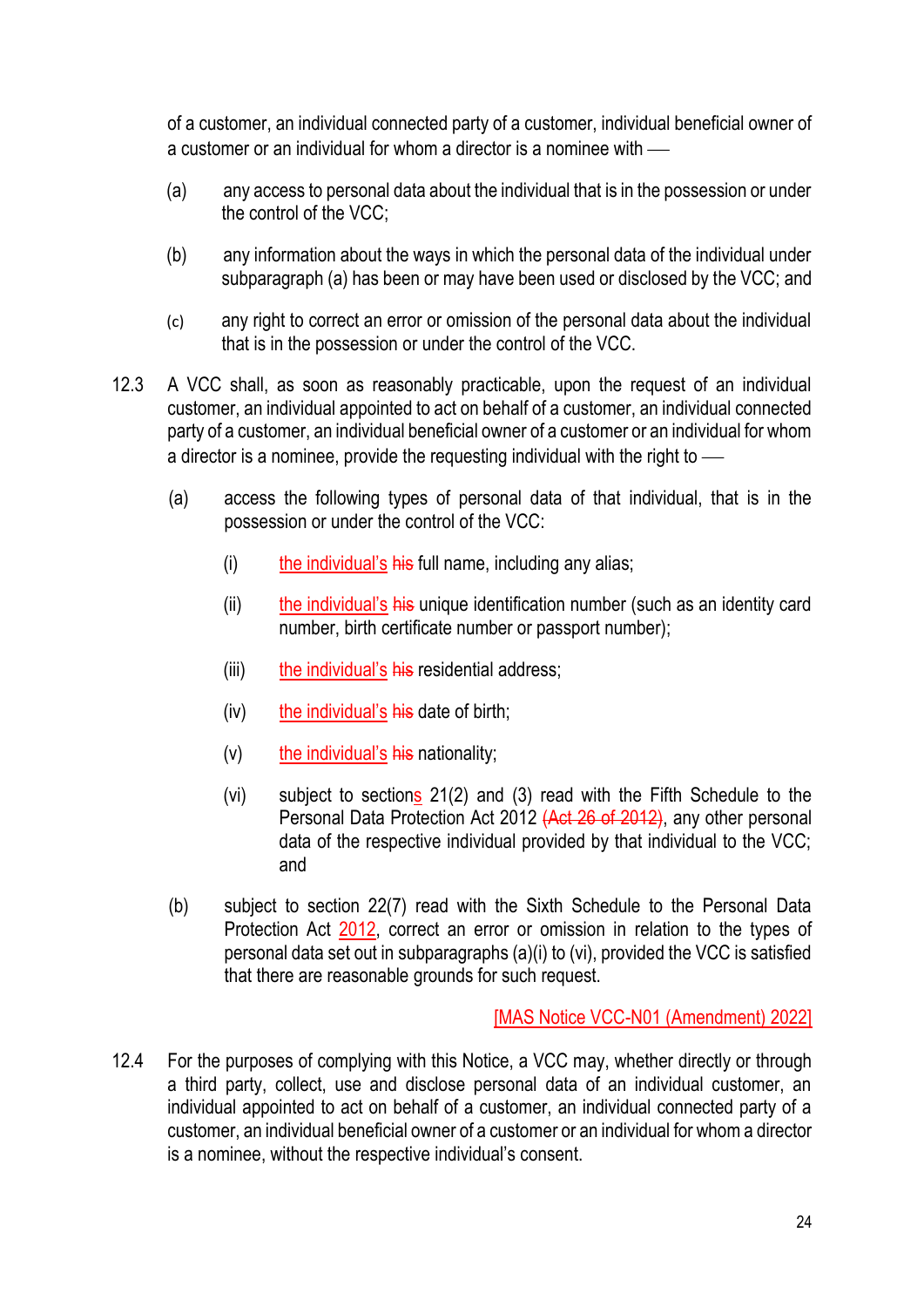## **13 SUSPICIOUS TRANSACTIONS REPORTING**

- 13.1 A VCC shall keep in mind the provisions in the CDSA4 and in the TSOFA that provide for the reporting to the authorities of transactions suspected of being connected with money laundering or terrorism financing and implement appropriate internal policies, procedures and controls for meeting its obligations under the law, including the following:
	- (a) establish a single reference point within the organisation to whom all employees and officers are instructed to promptly refer all transactions suspected of being connected with money laundering or terrorism financing, for possible referral to STRO via STRs; and
	- (b) keep records of all transactions referred to STRO, together with all internal findings and analysis done in relation to them.
- 13.2 A VCC shall promptly submit reports on suspicious transactions (including attempted transactions), regardless of the amount of the transaction, to STRO, and extend a copy to the Authority for information.
- 13.3 A VCC shall consider if the circumstances are suspicious so as to warrant the filing of an STR and document the basis for its determination, including where —
	- (a) the VCC is for any reason unable to complete the measures as required by paragraphs 7, 8 and 9; or
	- (b) the customer is reluctant, unable or unwilling to provide any information requested by the VCC, or decides to withdraw a pending application to establish business relations or a pending transaction, or to terminate existing business relations.

## [MAS Notice VCC-N01 (Amendment) 2022]

13.4 Where a VCC forms a suspicion of money laundering or terrorism financing, and reasonably believes that performing any of the measures as required by paragraphs 7, 8 or 9 will tip-off a customer, a natural person appointed to act on behalf of the customer, a connected party of the customer or a beneficial owner of the customer, the VCC may stop performing those measures. The VCC shall document the basis for its assessment and file an STR.

## **14 INTERNAL POLICIES, COMPLIANCE, AUDIT AND TRAINING**

14.1 A VCC shall develop and implement adequate internal policies, procedures and controls, taking into consideration its money laundering and terrorism financing risks and the size of its business, to help prevent money laundering and terrorism financing and

<sup>4</sup> Please note in particular section 48 of the CDSA on tipping-off.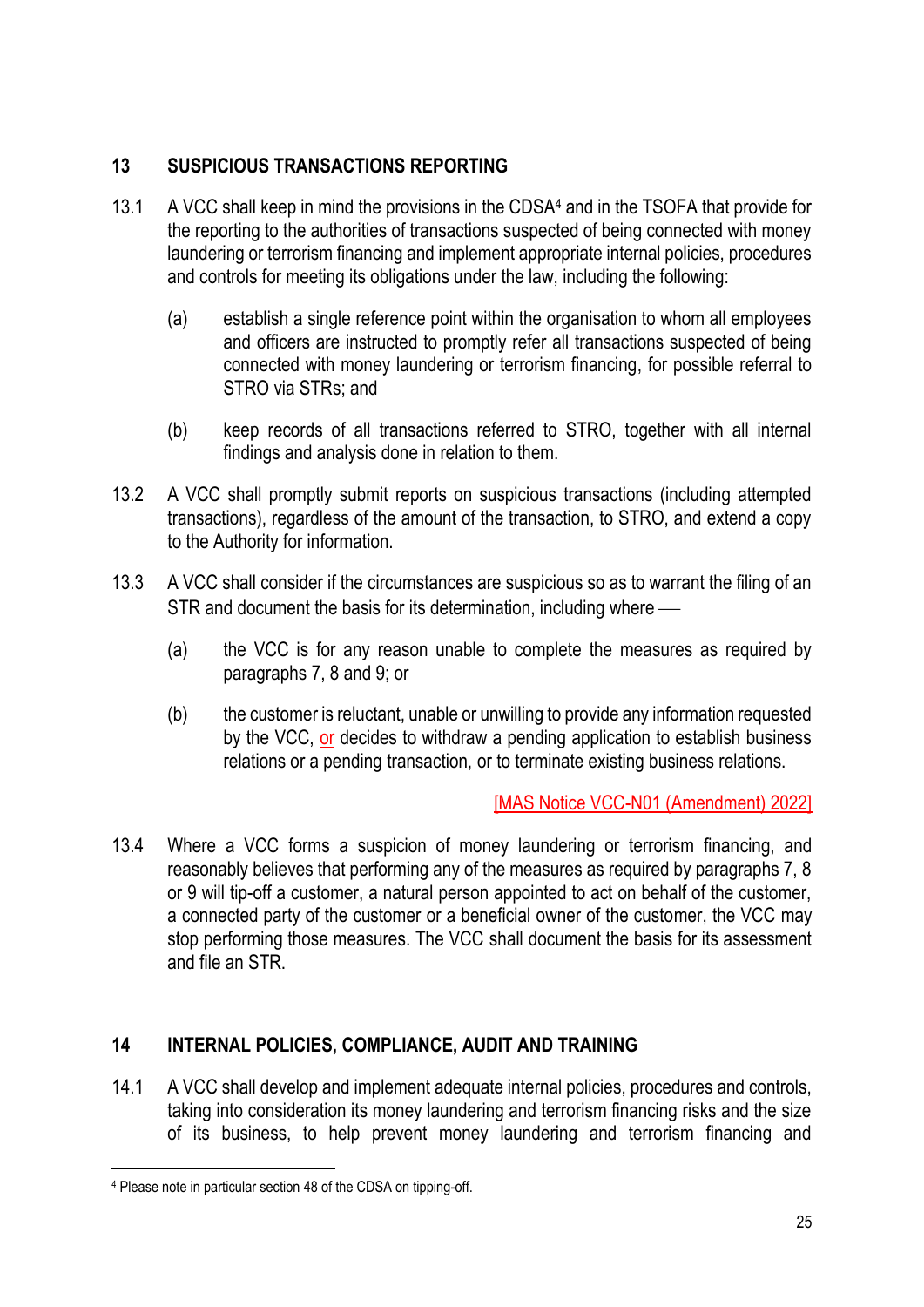communicate these to its employees.

14.2 The policies, procedures and controls shall meet all the requirements of this Notice.

[MAS Notice VCC-N01 (Amendment) 2022]

# **Group Policy**

14.3 A VCC shall develop a group policy on AML/CFT to meet all the requirements of this Notice and extend this to all of its branches and subsidiaries which are financial institutions or VCCs.

[MAS Notice VCC-N01 (Amendment) 2022]

- 14.4 Where a VCC has a branch or subsidiary in a host country or jurisdiction
	- (a) in relation to which the FATF has called for countermeasures; or
	- (b) known to have inadequate AML/CFT measures, as determined by the VCC for itself, or notified to VCCs generally by the Authority or other foreign regulatory authorities,

the VCC shall ensure that its group policy on AML/CFT is strictly observed by the management of that branch or subsidiary.

- 14.5 Subject to the VCC putting in place adequate safeguards to protect the confidentiality and use of any information that is shared, the VCC shall develop and implement group policies and procedures for its branches and subsidiaries which are financial institutions or VCCs, to share information required for the purposes of CDD and for money laundering and terrorism financing risk management, to the extent permitted by the law of the countries or jurisdictions that its branches and subsidiaries are in.
- 14.6 Such policies and procedures shall include the provision, to the VCC's group-level compliance, audit, and AML/CFT functions, of customer and transaction information from its branches and subsidiaries which are financial institutions or VCCs, when necessary for money laundering and terrorism financing risk management purposes.
- 14.6A For the purposes of this paragraph 14.6, the information to be shared within the VCC's financial group shall include any information and analysis of transactions or activities that appear unusual.<sup>5</sup>

<sup>5</sup> Subject to section 48 of the CDSA on tipping-off, information shared may include an STR, the underlying information of the STR, or the fact that an STR was filed.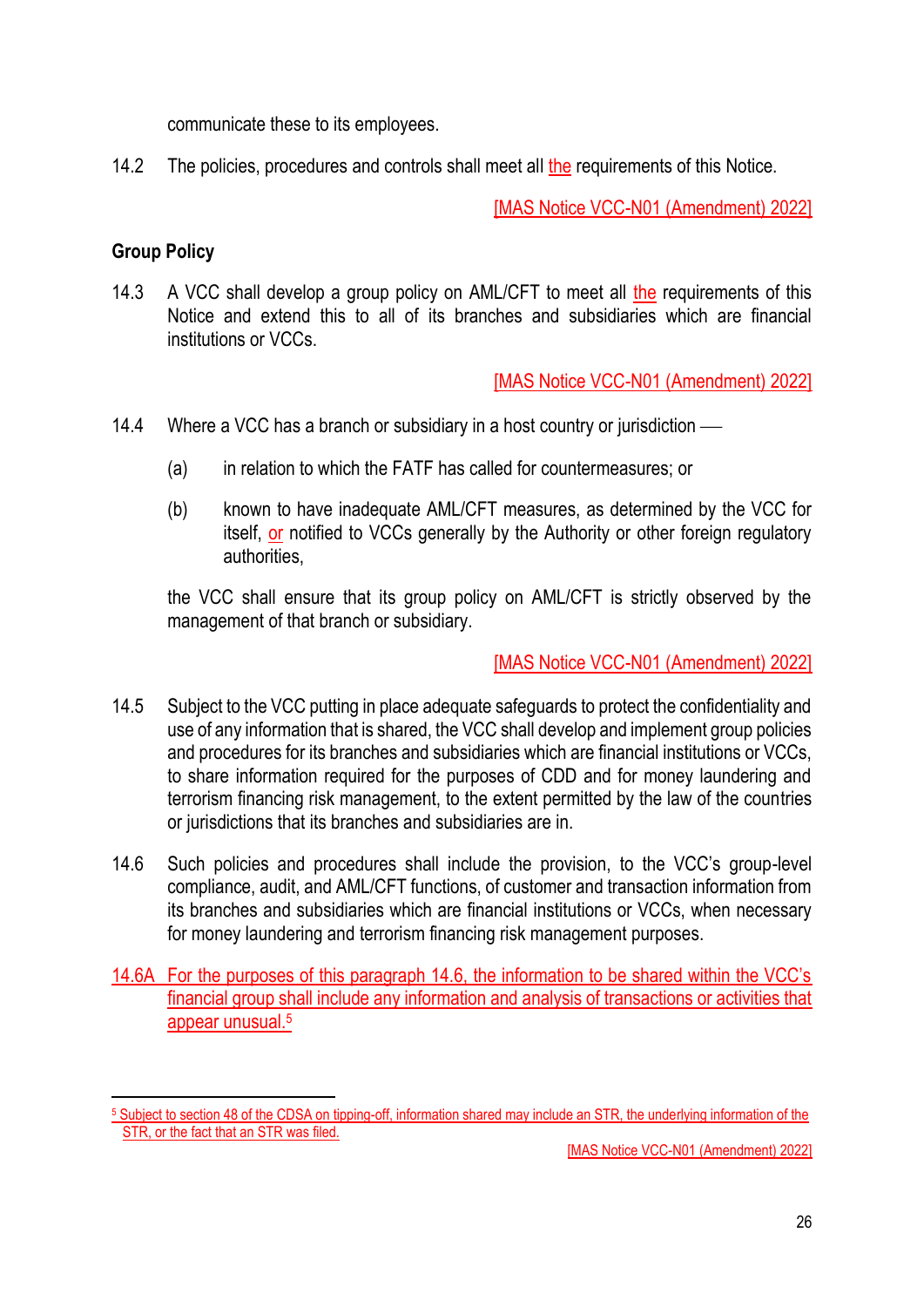- 14.7 Where the AML/CFT requirements in the host country or jurisdiction differ from those in Singapore, the VCC shall require that the overseas branch or subsidiary apply the higher of the two standards, to the extent that the law of the host country or jurisdiction so permits.
- 14.8 Where the law of the host country or jurisdiction conflicts with Singapore law such that the overseas branch or subsidiary is unable to fully observe the higher standard, the VCC shall apply additional appropriate measures to manage the money laundering and terrorism financing risks, report this to the Authority and comply with such further directions as may be given by the Authority.
- 14.8A In the case of a Singapore branch of a VCC incorporated outside Singapore, subject to the Singapore branch putting in place adequate safeguards to protect the confidentiality and use of any information that is shared, the Singapore branch shall share customer, account and transaction information within the VCC's financial group when necessary for money laundering and terrorism financing risk management purposes. Such information to be shared within the VCC's financial group shall include any information and analysis of transactions or activities that appear unusual.<sup>6</sup>

[MAS Notice VCC-N01 (Amendment) 2022]

## **Compliance**

- 14.9 A VCC shall develop appropriate compliance management arrangements, including at least, the appointment of an AML/CFT compliance officer at the management level.
- 14.10 A VCC shall ensure that the AML/CFT compliance officer, as well as any other persons appointed to assist the AML/CFT compliance officer him, is suitably qualified, and has adequate resources and timely access to all customer records and other relevant information which the AML/CFT compliance officer he requires to discharge the AML/CFT compliance officer's his functions.

[MAS Notice VCC-N01 (Amendment) 2022]

## **Audit**

14.11 A VCC shall maintain an audit function that is adequately resourced and independent, and that is able to regularly assess the effectiveness of the VCC's internal policies, procedures and controls, and its compliance with regulatory requirements.

## **Employee Hiring**

14.12 A VCC shall have in place screening procedures to ensure high standards when hiring

<sup>6</sup> Subject to section 48 of the CDSA on tipping-off, information shared may include an STR, the underlying information of the STR, or the fact that an STR was filed.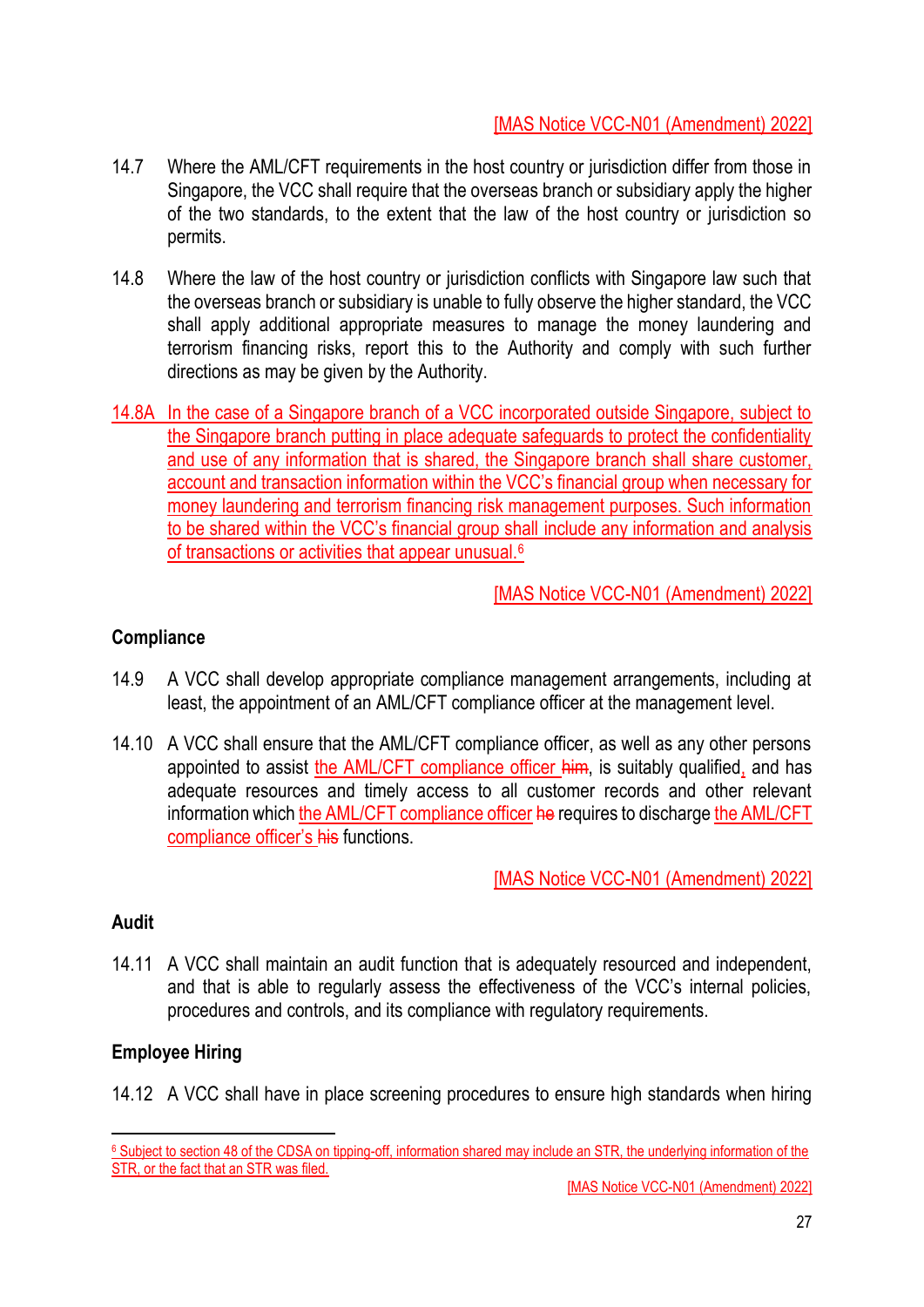employees and appointing officers.

#### **Training**

- 14.13 A VCC shall take all appropriate steps to ensure that its employees and officers (whether in Singapore or elsewhere) are regularly and appropriately trained on —
	- (a) AML/CFT laws and regulations, and in particular, CDD measures, and detecting and reporting of suspicious transactions;
	- (b) prevailing techniques, methods and trends in money laundering and terrorism financing; and
	- (c) the VCC's internal AML/CFT policies, procedures and controls, on AML/CFT and the roles and responsibilities of employees and officers in combating money laundering and terrorism financing.

[MAS Notice VCC-N01 (Amendment) 2022]

Endnotes on History of Amendments

1. MAS Notice VCC-N01 (Amendment) 2021 with effect from 14 January 2020.

(a) MAS Notice VCC-N01 (Amendment) 2021 with effect from 1 July 2021.

(b) MAS Notice VCC-N01 (Amendment) 2022 with effect from 1 March 2022.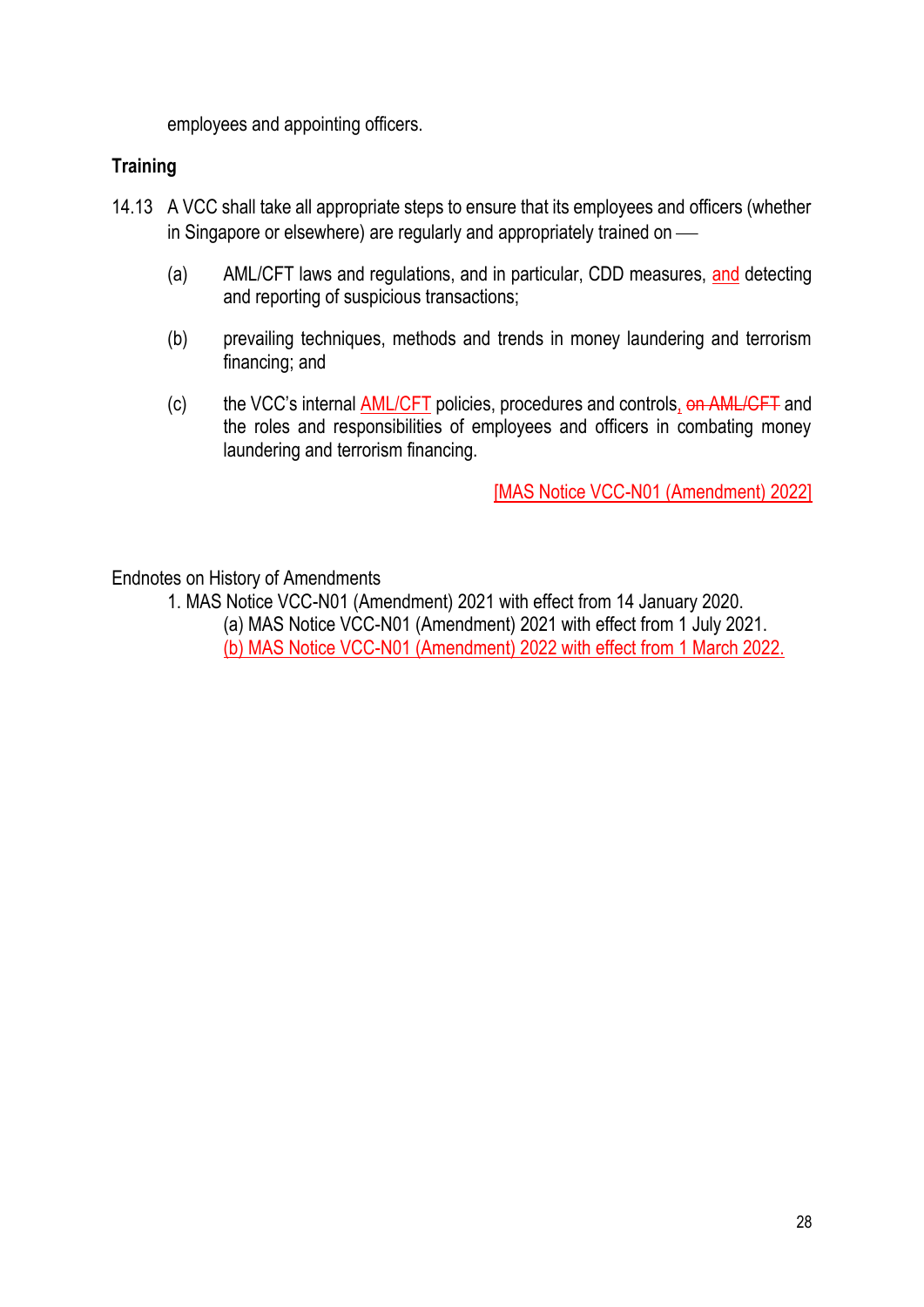# **Appendix 1**

1. Financial institutions that are licensed, approved, registered (including a fund management company registered under paragraph 5(1)(i) of the Second Schedule to the Securities and Futures (Licensing and Conduct of Business) Regulations (Rg. 10)) or regulated by the Authority but does not include a person (other than a person referred to in paragraphs 2 and 3) who is exempted from licensing, approval or regulation by the Authority under any Act administered by the Authority, including a private trust company exempted from licensing under section 15 of the Trust Companies Act 2005 (Cap. 336) read with regulation 4 of the Trust Companies (Exemption) Regulations (Rg. 1).

[MAS Notice VCC-N01 (Amendment) 2021]

[MAS Notice VCC-N01 (Amendment) 2022]

2. Persons exempted under section 23(1)(f) of the Financial Advisers Act 2001 (Cap. 110) read with regulation 27(1)(d) of the Financial Advisers Regulations (Rg. 2).

[MAS Notice VCC-N01 (Amendment) 2022]

3. Persons exempted under section 99(1)(h) of the SFA Securities and Futures Act (Cap. 289) read with paragraph 7(1)(b) of the Second Schedule to the Securities and Futures (Licensing and Conduct of Business) Regulations.

[MAS Notice VCC-N01 (Amendment) 2022]

Note: For the avoidance of doubt, the financial institutions set out in Appendix 2 fall within Appendix 1.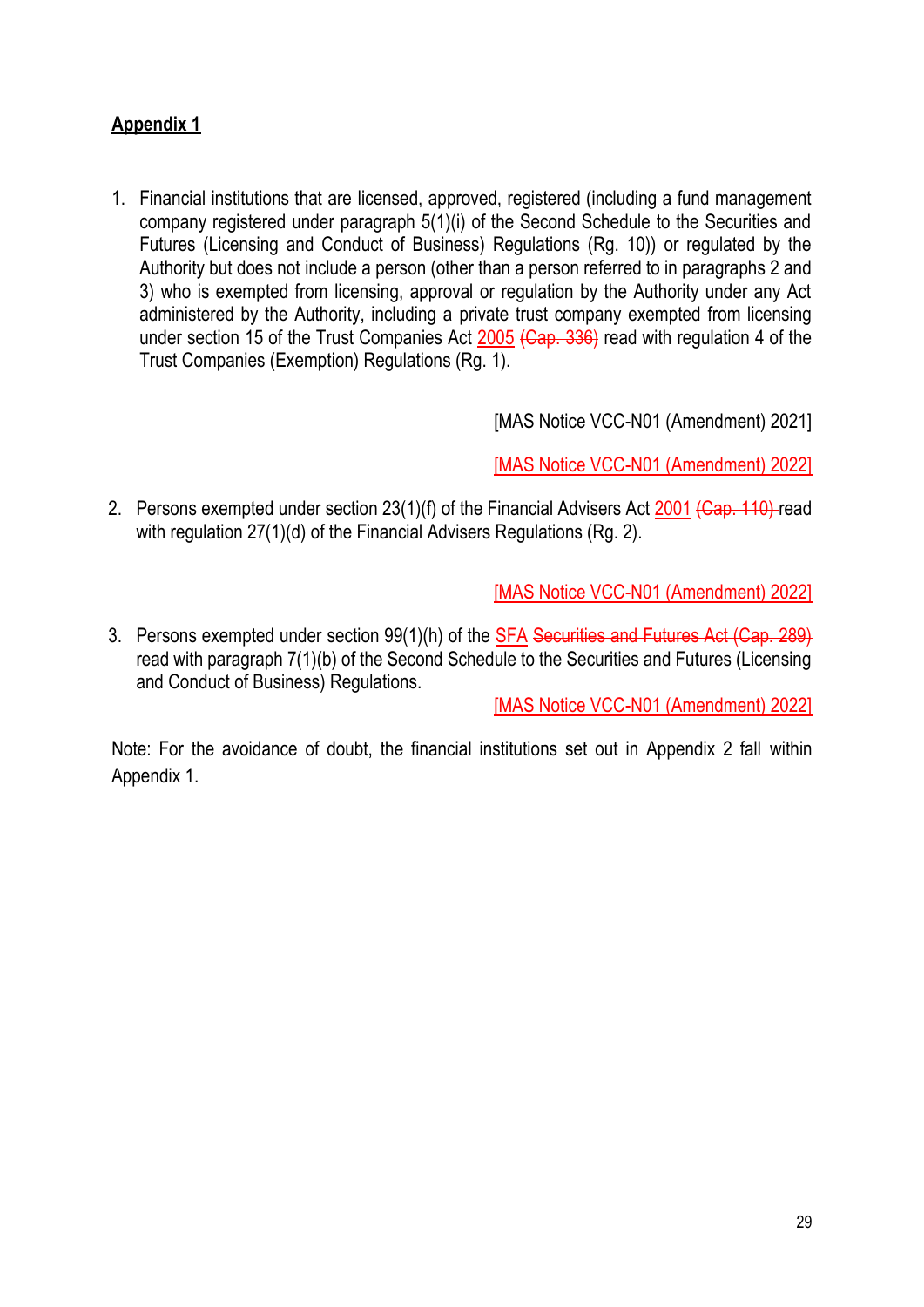# **Appendix 2**

1. Banks in Singapore licensed under the Banking Act 1970 (Cap. 19).

[MAS Notice VCC-N01 (Amendment) 2021] [MAS Notice VCC-N01 (Amendment) 2022]

2. Merchant banks in Singapore licensed under the Banking Act 1970.

[MAS Notice VCC-N01 (Amendment) 2021] [MAS Notice VCC-N01 (Amendment) 2022]

3. Finance companies licensed under section 6 of the Finance Companies Act 1967 (Cap. 108).

[MAS Notice VCC-N01 (Amendment) 2022]

4. Financial advisers licensed under section 6 of the Financial Advisers Act 2001 (Cap. 110) except those which only provide advice by issuing or promulgating research analyses or research reports, whether in electronic, print or other form, concerning any investment product.

[MAS Notice VCC-N01 (Amendment) 2022]

5. Holders of a capital markets services licence under section 82 of the SFA Securities and Futures Act (Cap. 289).

[MAS Notice VCC-N01 (Amendment) 2022]

- 6. Fund management companies registered under paragraph 5(1)(i) of the Second Schedule to the Securities and Futures (Licensing and Conduct of Business) Regulations (Rg. 10).
- 7. Persons exempted under section 23(1)(f) of the Financial Advisers Act 2001 read with regulation 27(1)(d) of the Financial Advisers Regulations (Rg. 2) except those which only provide advice by issuing or promulgating research analyses or research reports, whether in electronic, print or other form, concerning any investment product.

[MAS Notice VCC-N01 (Amendment) 2022]

8. Persons exempted under section 99(1)(h) of the SFA Securities and Futures Act read with paragraph 7(1)(b) of the Second Schedule to the Securities and Futures (Licensing and Conduct of Business) Regulations.

[MAS Notice VCC-N01 (Amendment) 2022]

9. Approved trustees approved under section 289 of the **SFA Securities and Futures Act**.

[MAS Notice VCC-N01 (Amendment) 2022]

10. Trust companies licensed under section 5 of the Trust Companies Act 2005 (Cap. 336).